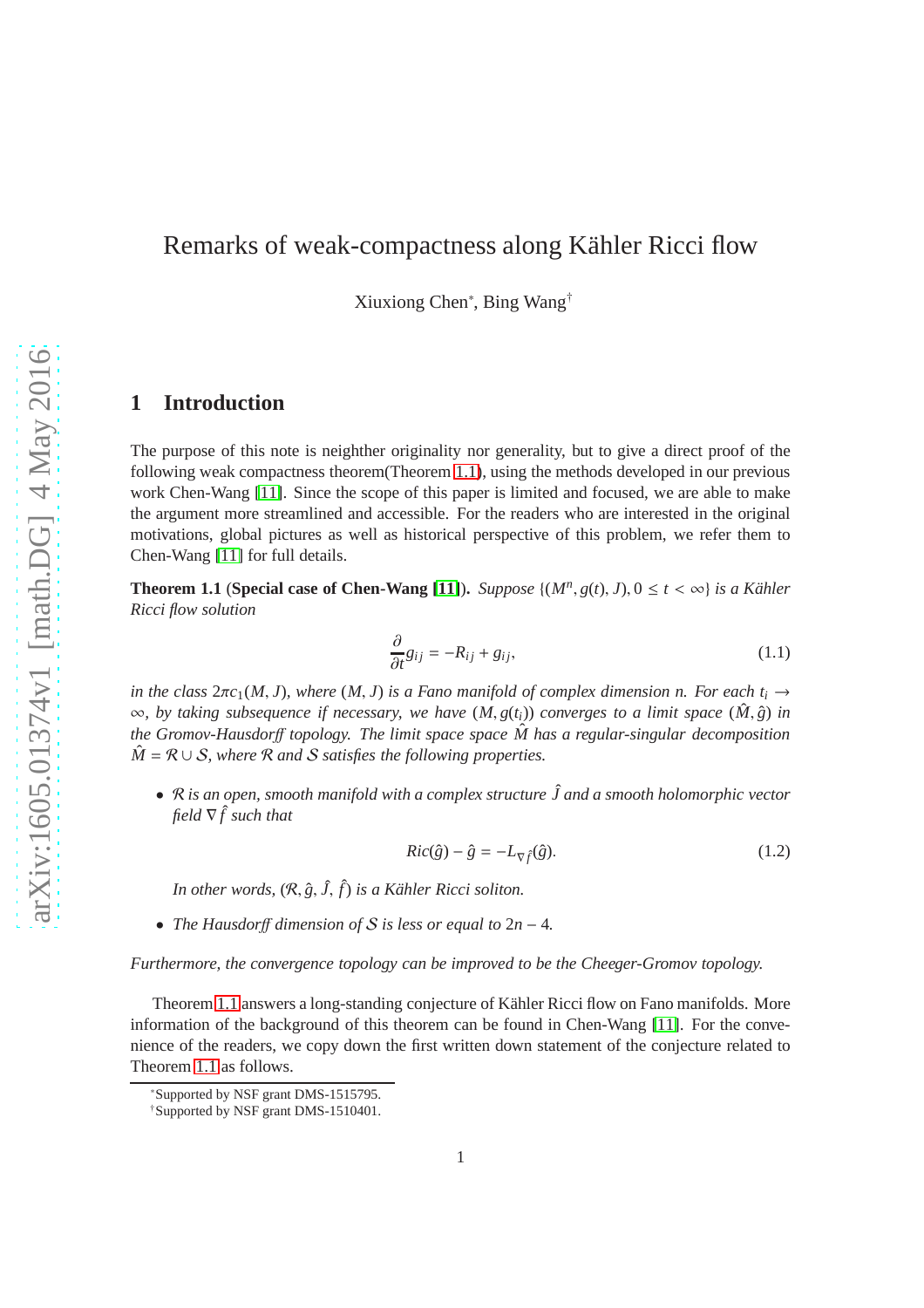**Conjecture 1.2** (Tian [\[17\]](#page-28-1)). By taking subsequences if necessary, one should have that  $(M, \omega_t)$ *converges to a space* ( $M_{\infty}, \omega_{\infty}$ ), which is smooth outside a subset of real Hausdorff codimension *at least* 4*, in the Cheeger-Gromov-Hausdor*ff *topology. Furthermore,* (*M*∞, ω∞) *can be expanded to be an obstruction triple*  $(M_{\infty}, v, \xi)$ *(possibly singular) satisfying:* 

 $Ric(\omega_{\infty}) - \omega_{\infty} = -L_v(\omega_{\infty}),$  *on the regular part of*  $M_{\infty}$ ,

*where L<sub>v</sub> denotes the Lie derivative in the direction of v. In particular,*  $(M_{\infty}, \omega_{\infty})$  *is a Ricci soliton if*  $\omega_{\infty}$  *is not Kähler-Einstein.* 

The above statement follows the exact words of Conjecture 9.1 of Tian [\[17\]](#page-28-1). In the same paper, concerning the convergence of the Kähler Ricci flow, Tian wrote down the following words on page 36.

*Previously, R. Hamilton thought that the limit* (*M*∞, ω∞) *should be a Ricci soliton. Our new observation here is that* ω<sub>∞</sub> *may be Kähler-Einstein, and otherwise, it is a special Ricci soliton.* 

Note that Kähler-Einstein metrics are trivial Ricci soliton metrics. The convergence part of Conjecture [1.2](#page-0-1) was solved in Chen-Wang [\[11\]](#page-28-0), as a special case of weak compactness theory of po-larized Kähler Ricci flows. Recall that the objects of the weak-compactness in Chen-Wang [\[11\]](#page-28-0) are the "flows", not only "time slices". For the purpose of flow compactness and to show that the limit  $M_{\infty}$  is a projective variety, one cannot avoid the application of Bergman kernel, as done in Donadson-Sun [\[12\]](#page-28-2), at least in the current stage. The extra structures, i.e., the flow structure, the line bundle structure and the variety structure, of the limit are of essential importance for further applications, like the flow proof of Yau's stability conjecture. This point was emphasized on page 2 of Chen-Sun-Wang [\[7\]](#page-27-0). However, if one only want to prove the convergence of the time slices of the Kähler Ricci flow, i.e., the convergence part of Conjecture [1.2,](#page-0-1) or Theorem [1.1,](#page-0-0) then a much simpler proof can be given. This is the purpose of this paper. Since Theorem [1.1](#page-0-0) does not involve the variety structure and line bundle structure, its requirement of Käher geometry is very limited(c.f. Remark [5.4\)](#page-26-0). No new idea beyond Chen-Wang [\[11\]](#page-28-0) is needed.

Theorem [1.1](#page-0-0) is a "regularity improvement" theorem. In fact, because of the breakthrough of Perelman [\[14\]](#page-28-3), along the Kähler Ricci flow, it is well known that diameter, scalar curvature and non-collapsing constant are all uniformly bounded(c.f. Perelman's results written down by Sesum-Tian [\[16\]](#page-28-4)). On the other hand, based on the work of Chen-Wang [\[10\]](#page-27-1) and Q.S. Zhang [\[22\]](#page-28-5), we have uniform non-inflating condition. Namely, for each  $r \in (0, 1)$  and  $(x, t) \in M \times [0, \infty)$ , there is a uniform  $\kappa$  independent of  $r$  and  $(x, t)$  such that

$$
\kappa \le \omega_{2n}^{-1} r^{-2n} |B(x, r)|_{g(t)} \le \kappa^{-1}
$$
\n(1.3)

along the flow, where  $\omega_{2n}$  is the volume of unit ball in  $\mathbb{R}^{2n}$ . Since Kähler Ricci flow in  $2\pi c_1(M, J)$ preserves volume, it follows from standard ball packing argument that  $(M, g(t_i))$  converges(by passing to subsequence if necessary) to a limit compact length space  $(\hat{M}, \hat{g})$  in Gromov-Hausdorff topology. Theorem [1.1](#page-0-0) basically says that both  $\hat{M}$  and the convergence topology to  $\hat{M}$  have good regularity. Therefore, it is a "regularity improvement" theorem in nature.

The proof of Theorem [1.1](#page-0-0) consists of two basic steps: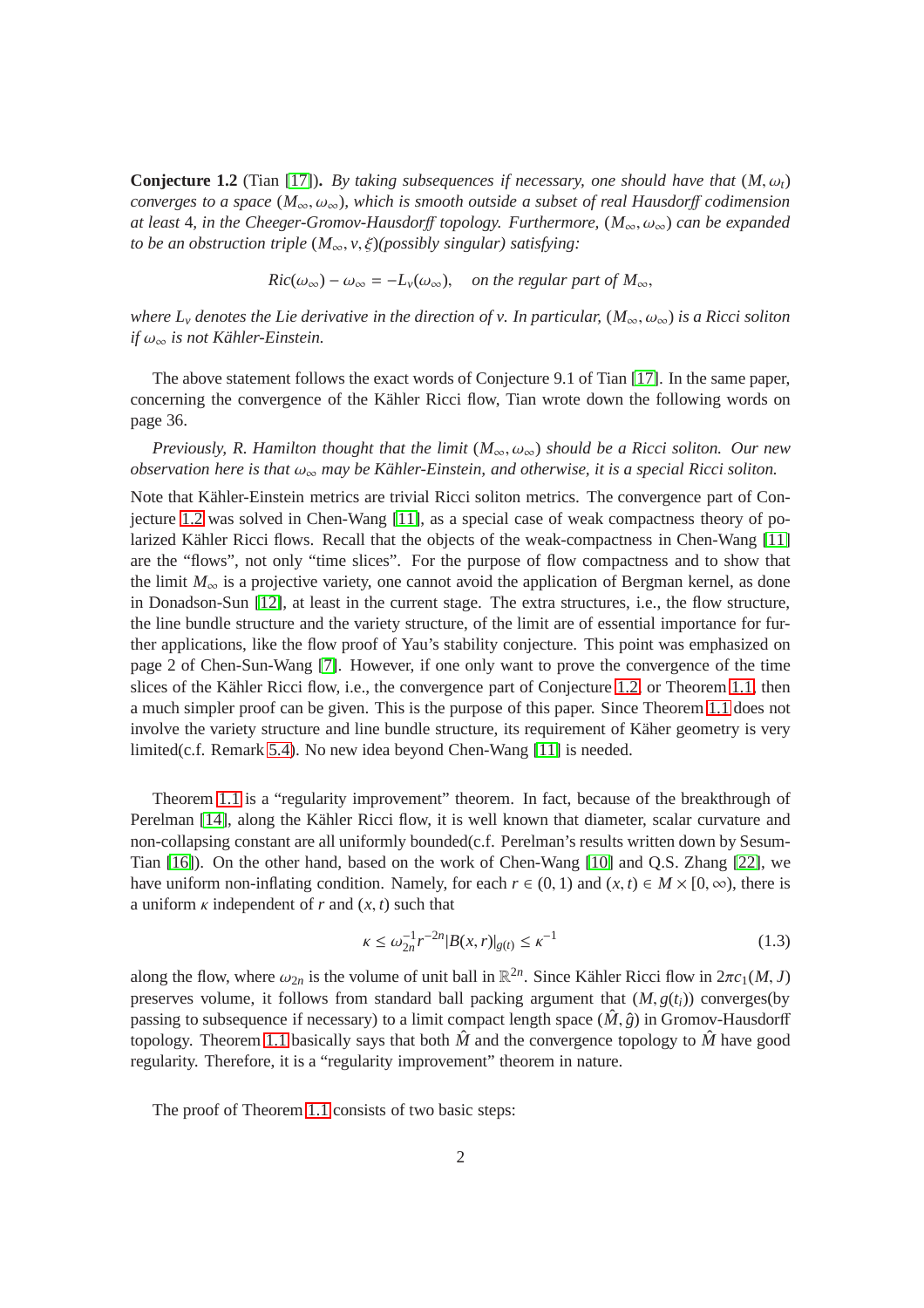#### *Step 1. Develop the rough weak compactness under the canonical radius assumption.*

*Step 2. Using the intrinsic Ricci flow structure to obtain precise weak compactness and obtain the a priori estimate of canonical radius.*

The "canonical radius" (with respect to some singular model space) is a crucial new ingredient in Chen-Wang [\[11\]](#page-28-0). Roughly speaking, we need to first choose a model space with compact moduli under proper topology. After the choice of model space, the canonical radius can be regarded as the largest scale such that the manifold can be well-approximated by model space. For example, one can regard the harmonic radius(c.f. Anderson [\[1\]](#page-27-2)) as the canonical radius with respect to the model space R *<sup>m</sup>*. In Perelman's fundamental work [\[14\]](#page-28-3), the model space of 3-dimensional Ricci flows is the  $\kappa$ -solution, i.e., the  $\kappa$ -noncollapsed, ancient Ricci flow solution with nonnegative sectional curvature(c.f. section 11 of Perelman [\[14\]](#page-28-3)). Note that 3-dimensional κ-solution's moduli space is compact under the smooth topology. Using  $\kappa$ -solution as model space, one can define canonical radius of a space-time point with respect to  $\kappa$ -solution and smooth topology. Then the "canonical neighborhood" theorem, i.e., Theorem 12.1 of Perelman [\[14\]](#page-28-3), can be understood as the canonical radius of a high curvature point in the 3-dimensional Ricci flow is uniformly bounded from below. It is this "canonical neighborhood" theorem that motivates us to use the term "canonical radius".

However, before Chen-Wang [\[8\]](#page-27-3), [\[11\]](#page-28-0), all the model spaces and related topology are smooth. In the first paper of Chen-Wang [\[8\]](#page-27-3), we used the Kähler-Ricci-flat surface orbifolds as model space and pointed-Cheeger-Gromov topology as the proper topology to study the convergence of Kähler Ricci flow on Fano surfaces. The compactness of the moduli of noncollapsed Kähler-Ricci-flat surface orbifolds(c.f. Anderson [\[2\]](#page-27-4)) plays an important role in Chen-Wang [\[8\]](#page-27-3). In the second paper of Chen-Wang [\[11\]](#page-28-0), the name of "canonical radius" was written down explicitly. An essential step beyond the first paper is to figure out the exact model space, which does not exist in literature before the second paper Chen-Wang [\[11\]](#page-28-0). The discovery of the model space was lead by the following speculation:

It should be very hard to make difference between the blowup limits from Kähler Einstein *metrics and the Kähler Ricci flows with bounded scalar curvature, since both of them should be scalar flat and consequently Ricci-flat.*

Such motivation was already explained in the first paper of Chen-Wang [\[8\]](#page-27-3), at the end of section 2. From the above speculation, the model space should have all the properties that a Kähler Einstein limit space have. However, it should be slightly bigger than the space of Kähler Einstein limit spaces, since the space of Kähler Ricci flows is bigger than the space of Kähler Einstein manfiolds. Along this route, we finally found that the natural model space should be the non-collapsed Kähler Ricci flat manifolds with mild singularities, whose precise definition can be found in Defi-nition [2.1.](#page-5-0) The relationship between the model space and Kähler Einstein blowup limit space and Kähler Einstein manifolds are illustrated in Figure [2.](#page-4-0) Among the defining properties of the model space, the following three are crucial:

- Gap between regular part  $R$  and singular part  $S$ .
- High codimension(>  $4 \epsilon$ ) of singular part S.
- Convexity of regular part  $\mathcal{R}$ .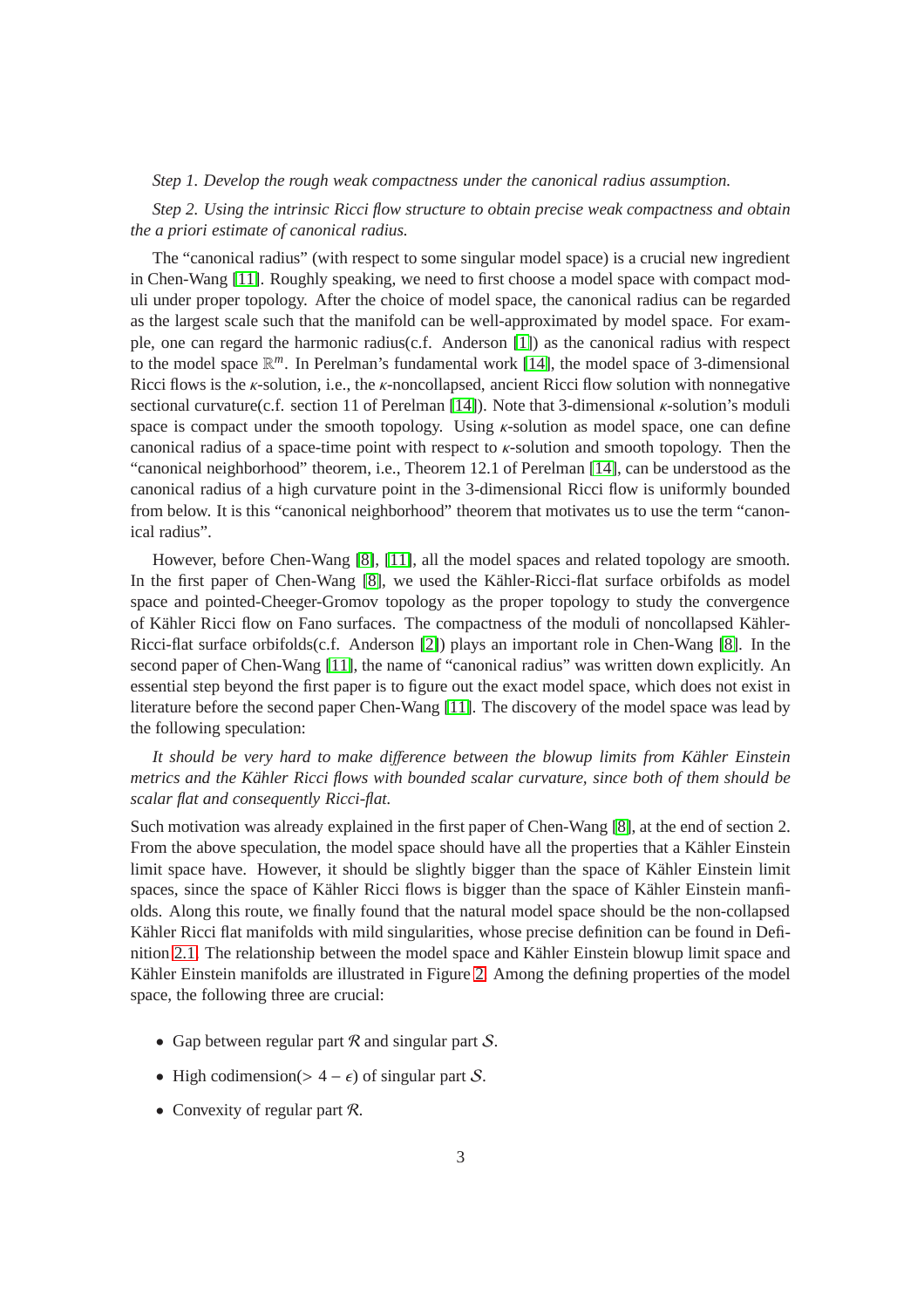

<span id="page-3-0"></span>Figure 1: Geometry property and analysis estimate

Each of the above listed property corresponds to an estimate of spaces very close (in the Cheeger-Gromov topology) to the model space(c.f. Figure [1\)](#page-3-0). Such estimates are used to define the canonical radius(c.f. Definition [2.4\)](#page-6-0). Not surprisingly, the canonical radius of a point in the model space should be infinite(c.f. Remark [2.5\)](#page-6-1). If canonical radius is uniformly bounded from below by 1 for a space sequence, then the sequence(up to taking subsequences) has a weak limit  $\overline{M}$  in the Cheeger-Gromov topology, as application of estimates on the right side of Figure [1.](#page-3-0) This is the key of the first step of the proof of Theorem [1.1.](#page-0-0)

Then we discuss the second step of the proof of Theorem [1.1,](#page-0-0) i.e., developing the uniform lower bound of canonical radius (or its generalized version) along the Kähler Ricci flow. This bound is carried out by a contradiction argument. For otherwise, one can find a sequence whose canonical radius is tending to zero. Applying a point-selecting technique and rescaling argument, we obtain a sequence of Ricci flows whose canonical radii at base points are all 2 and nearby canonical radii are at least 1. Moreover, scalar curvature tends to 0. Let  $(M_i, x_i, g_i(0))$  be central time slices of such a sequence. It has a limit space  $(\bar{M}, \bar{x}, \bar{g})$  by the uniform lower bound of canonical radius. Using canonical radius assumption,  $\bar{M}$  has only weak version of the geometry property on the left side of Figure [1.](#page-3-0) For example, by connectivity estimate, we only know that the regular part of  $\overline{M}$  is 3-connected(c.f. Proposition [4.1\)](#page-10-0). In other words, every two points  $x, y \in \mathcal{R}(\overline{M})$  can be connected by a smooth curve in R whose length is less than  $3d(x, y)$ . In order  $\overline{M}$  to locate in the model space, we need the length of the curve to be exactly  $d(x, y)$ . The intrinsic geometry of the Ricci flows, e.g., the reduced geodesic, reduced distance, and reduced volume of Perelman [\[14\]](#page-28-3) are essentially used to improve the regularity of  $\overline{M}$ . Applying such intrinsic geometry, all the geometric properties on the left side of Figure [1](#page-3-0) hold. Therefore,  $\overline{M}$  locates in the model space and  $\bar{x}$  has infinity canonical radius. This is a contradiction by the weak continuity of canonical radius under the Cheeger-Gromov topology(c.f. Proposition [5.1\)](#page-24-0). Technically, in order to apply the intrinsic geometry of the Ricci flow, we need metric distortion estimate(c.f. Lemma [4.9,](#page-14-0) Remark [5.3\)](#page-26-1) and weak long-time two-sided pseudo-locality(c.f. Proposition [4.15,](#page-21-0) Remark [5.3\)](#page-26-1). Note that the Kähler condition is only used in the compactness of the moduli of model space. However,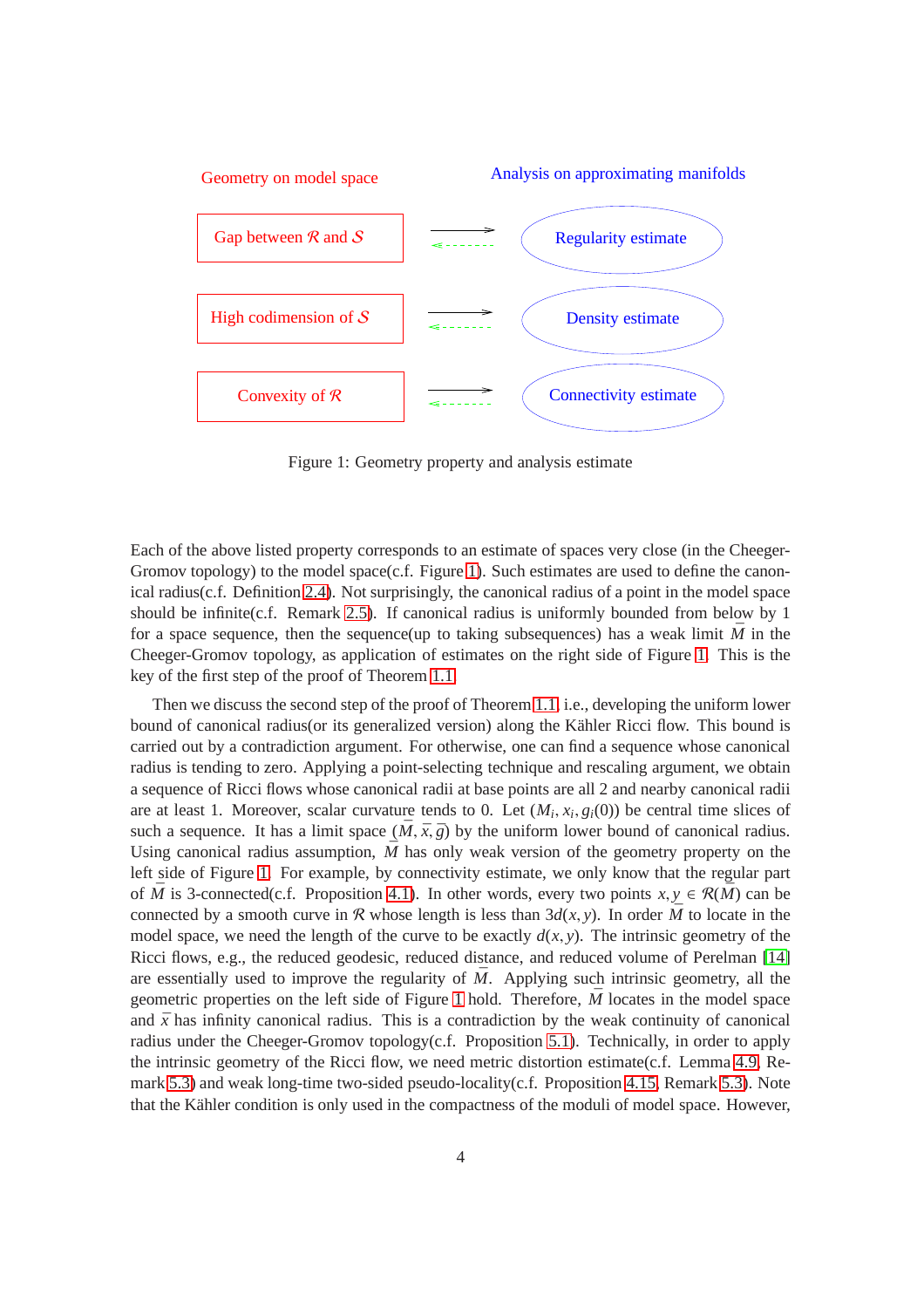

<span id="page-4-0"></span>Figure 2: Relations among different moduli spaces

with Cheeger-Naber [\[6\]](#page-27-5), the method of Chen-Wang [\[11\]](#page-28-0) can be generalized over to the Riemannian case seamlessly(c.f. Remark [3.2,](#page-8-0) Remark [4.14](#page-21-1) and Remark [5.4\)](#page-26-0), for the purpose of studying the time slice weak compactness of the non-collapsed Ricci flows with bounded scalar curvature. Largely following the framework of Chen-Wang [\[11\]](#page-28-0), interesting progress in this generalization was considered in a recent work of Bamler [\[3\]](#page-27-6).

The structure of this paper is as follows. In section 2, we describe the precise definition of model space and canonical radius, together with some other auxiliary definitions. In section 3, we discuss the principle to obtain metric distorsion, which originates from section 5.3 of Chen-Wang [\[11\]](#page-28-0). In section 4 and section 5, we write down the details of Step 1 and Step 2 described above. Finally, we finish the proof of Theorem [1.1](#page-0-0) in section 6.

## **2 Model space and canonical radii**

Let  $K \mathscr{L}(n, \kappa)$  be the moduli of complex *n*-dimensional Kähler Ricci-flat manifolds with asymptotic volume ratio at least κ. Clearly,  $\mathcal{K} \mathcal{S}(n, \kappa)$  is not compact under the pointed-Gromov-Hausdorff topology. It can be compactified as a space  $\mathcal{K} \mathcal{S}(n, \kappa)$ . However, this may not be the largest space that one can develop weak-compactness theory. So we extend the space  $\overline{\mathcal{KS}}(n,\kappa)$ further to a possibly bigger compact space  $\mathcal{H}^{\mathcal{S}}(n, \kappa)$ , which is defined as follows. Note that for convenience of notations, we denote  $m = 2n$ . In short, *m* is the real dimension, *n* is the complex **dimension.**

**Definition 2.1.** *(c.f. Definition 2.1. of Chen-Wang [\[11\]](#page-28-0)) Let*  $\widetilde{\mathcal{KS}}(n,\kappa)$  *be the collection of length spaces* (*X*, *g*) *with the following properties.*

- *1. X has a disjoint regular-singular decomposition X* = R ∪ S*, where* R *is the regular part,* S *is the singular part. A point is called regular if it has a neighborhood which is isometric to a totally geodesic convex domain of some smooth Riemannian manifold. A point is called singular if it is not regular.*
- *2. The regular part* R *is a nonempty, open K¨ahler Ricci-flat manifold of complex dimension n, real dimension m.*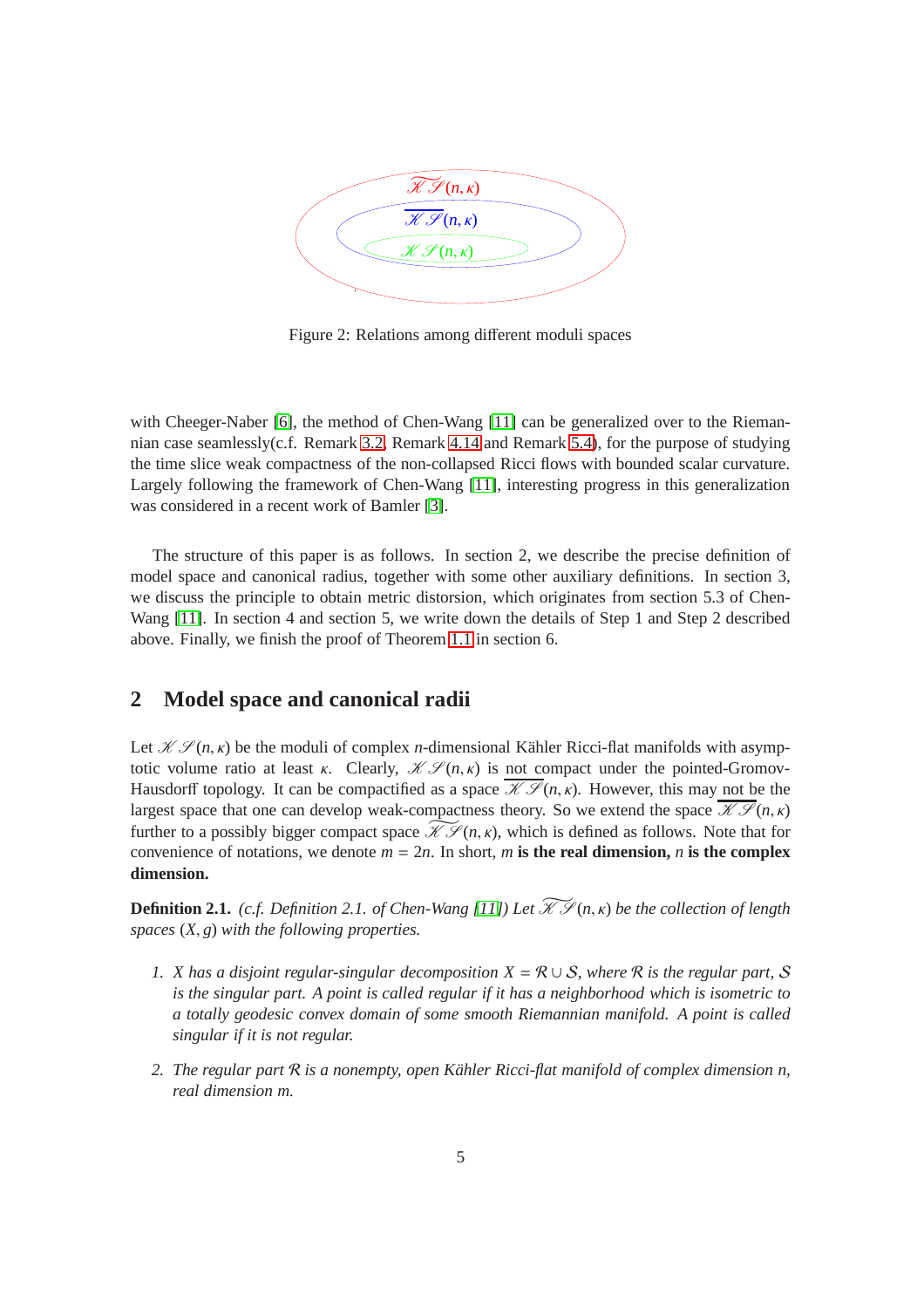- *3.* R is weakly convex, i.e., for every point  $x \in \mathcal{R}$ , there exists a measure zero set  $C_x$  such *that every point in*  $X \setminus C_x$  *can be connected to x by a unique shortest geodesic in* R. For *convenience, we call*  $C_x$  *as the cut locus of x.*
- *4.* dim  $\Delta S$  < *m* − 3*, where M means Minkowski dimension.*
- *5. Let* v *be the volume density function, i.e.,*

$$
v(x) \triangleq \lim_{r \to 0} \frac{|B(x, r)|}{\omega_m r^m}
$$
 (2.1)

*for every*  $x \in X$ *. Then*  $v \equiv 1$  *on*  $\mathcal{R}$  *and*  $v \le 1 - 2\delta_0$  *on*  $S$ *. In other words, the function*  $v$  *is a criterion function for singularity. Here*  $\delta_0$  *is the Anderson constant.* 

<span id="page-5-0"></span>*6. The asymptotic volume ratio* avr(*X*) ≥ κ*. In other words, we have*

$$
\lim_{r \to \infty} \frac{|B(x, r)|}{\omega_m r^m} \ge \kappa
$$

*for every*  $x \in X$ .

The relationships among the three moduli spaces  $\mathcal{K} \mathcal{S}(n, \kappa)$ ,  $\overline{\mathcal{K} \mathcal{S}}(n, \kappa)$  and  $\widetilde{\mathcal{K} \mathcal{S}}(n, \kappa)$  can be seen from Figure [2.](#page-4-0) Note that  $\mathcal{K} \mathcal{S} (n, \kappa)$  is the objects of study in the traditional Cheeger-Colding theory. By taking completion, many estimates in  $\mathcal{K} \mathcal{S}(n, \kappa)$  can be carried over to  $\mathcal{H} \mathcal{F}(n, \kappa)$ . A key observation of Chen-Wang [\[11\]](#page-28-0) is that although  $\mathcal{H} \mathcal{F}(n, \kappa)$  is not the completion of  $\mathscr{K}(\mathscr{S}(n,\kappa))$ , we can still obtain essential a priori estimates for  $\widetilde{\mathscr{K}}(\mathscr{S}(n,\kappa))$ , because the singularities of each space in  $\widetilde{\mathcal{H}}\mathcal{S}(n,\kappa)$  are very mild. The methods of Cheeger-Colding can be applied on  $\widetilde{\mathcal{H}}\mathcal{S}(n,\kappa)$  following mostly the route of the original Cheeger-Colding theory. The property 3, 4 and 5 in Definition [2.1](#page-5-0) are the essential reasons why the singularities are mild. Furthermore, by extending the study objects from  $\mathcal{K} \mathcal{S}(n, \kappa)$  to  $\widetilde{\mathcal{K} \mathcal{S}}(n, \kappa)$ , many theorems can be stated more precisely, as done in section 2 of Chen-Wang [\[11\]](#page-28-0). In particular, we have the following theorems.

<span id="page-5-1"></span>**Theorem 2.2.** *(c.f. Theorem 1.1. of Chen-Wang [\[11\]](#page-28-0))*  $\widetilde{\mathcal{KS}}(n, \kappa)$  *is compact under the pointed Cheeger-Gromov topology. Moreover, each space*  $X \in \widetilde{\mathcal{X}}\mathcal{S}(n,\kappa)$  *is a Kähler Ricci-flat conifold in the sense of Chen-Wang [\[11\]](#page-28-0).*

Basically, Theorem [2.2](#page-5-1) says that  $X \in \widetilde{\mathcal{H}}\mathcal{S}(n,\kappa)$  has better properties that it seems to be. For example, following definitions, one only knows that  $\dim_M S < 2n - 3$  and R is weakly convex. However, by delicate analysis based on all the defining properties, one can obtain that  $\dim_M S < 2n-4-\epsilon$  for each  $\epsilon > 0$ , and R is strongly convex. These can be regarded as "regularity" improvement". There are many other "regularity improvement" for spaces in  $\mathcal{H}\mathcal{S}(n,\kappa)$ . More details can be found in Chen-Wang [\[11\]](#page-28-0).

<span id="page-5-2"></span>For the purpose of "almost" regular-singular decomposition of a manifold very close to the model space, we give the following definition.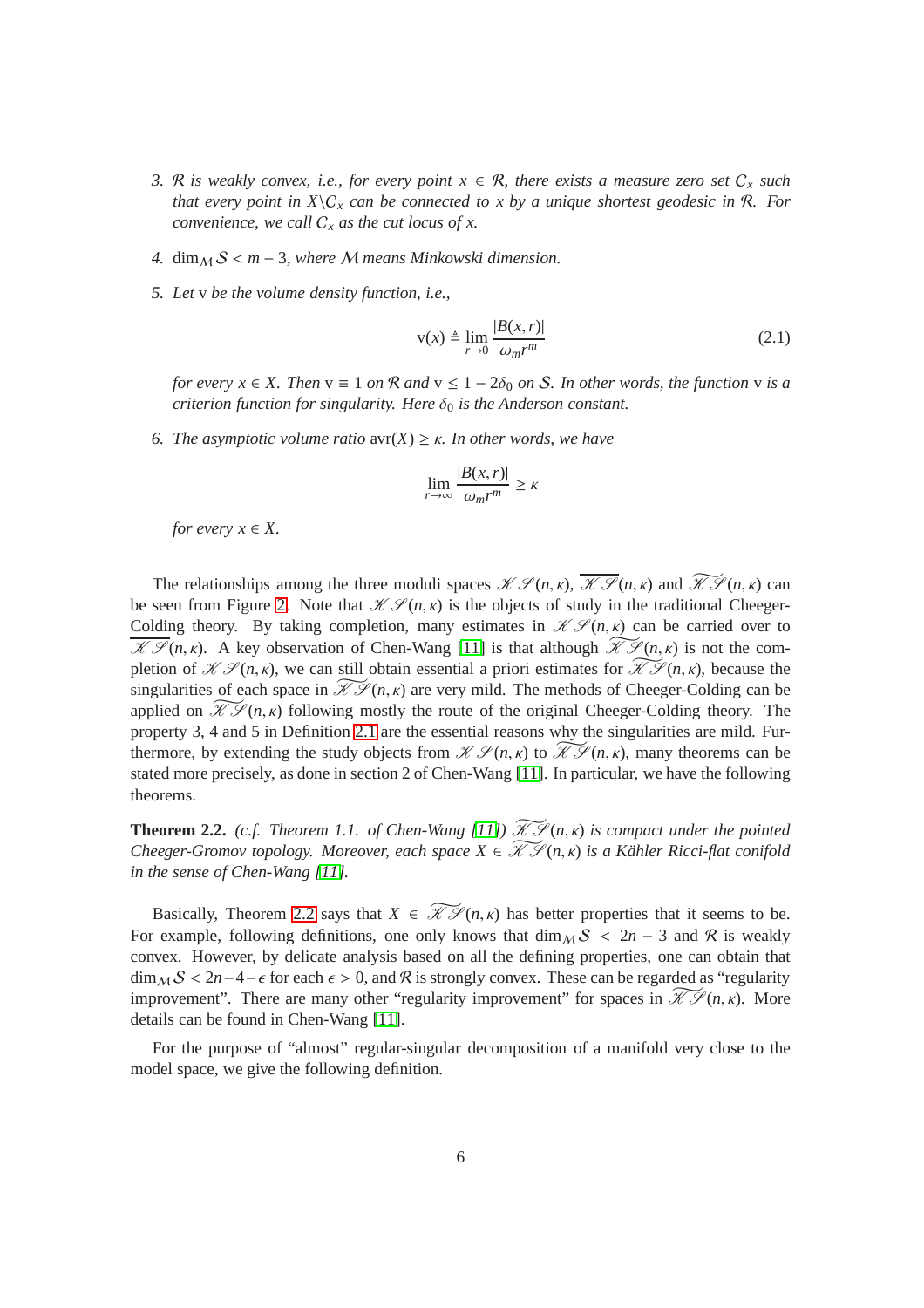**Definition 2.3.** *(c.f. Definition 3.3. of Chen-Wang [\[11\]](#page-28-0)) Denote the set*

$$
\left\{r \left|0 < r < \rho, \omega_m^{-1} r^{-m} |B(x_0, r)| \ge 1 - \delta_0\right.\right\}
$$

*by*  $I_{x_0}^{(\rho)}$  where  $x_0 \in M$ ,  $\rho$  *is a positive number. Clearly,*  $I_{x_0}^{(\rho)} \neq \emptyset$  *since M is smooth. Define* 

$$
\mathbf{v}\mathbf{r}^{(\rho)}(x_0) \triangleq \sup I_{x_0}^{(\rho)}.
$$

*For each pair*  $0 < r \le \rho$ *, define* 

$$
\mathcal{F}_r^{(\rho)}(M) \triangleq \left\{ x \in M | \mathbf{v} \mathbf{r}^{(\rho)}(x) \ge r \right\},
$$
  

$$
\mathcal{D}_r^{(\rho)}(M) \triangleq \left\{ x \in M | \mathbf{v} \mathbf{r}^{(\rho)}(x) < r \right\}.
$$

**Definition 2.4.** *(c.f. Definition 3.5. of Chen-Wang [\[11\]](#page-28-0)) We say that the canonical radius (with respect to model space*  $\widetilde{\mathcal{X}}\mathcal{S}(n,\kappa)$ ,  $m=2n$ ) of a point  $x_0 \in M$  is not less than  $r_0$  if for every  $r < r_0$ . *we have the following properties.*

- *1. Volume ratio estimate:*  $\kappa \le \omega_m^{-1} r^{-m} |B(x_0, r)| \le \kappa^{-1}$ *.*
- 2. Regularity estimate:  $r^{2+k} |\nabla^k Rm| \leq 4c_a^{-2}$  in the ball  $B(x_0, \frac{1}{2})$  $\frac{1}{2}c_a r$ ) for every  $0 \leq k \leq 5$  whenever  $\omega_m^{-1} r^{-m} |B(x_0, r)| \geq 1 - \delta_0.$

*3. Density estimate:*  $r^{2p_0-m}$  | *B*(*x*0,*r*) **vr**<sup>(*r*)</sup>(*y*)<sup>−2*p*<sub>0</sub></sup> $dy$  ≤ 2**E***.* 

<span id="page-6-0"></span>*4. Connectivity estimate:*  $B(x_0, r) \cap \mathcal{F}_{\frac{1}{50}c_b r}^{(r)}(M)$  *is*  $\frac{1}{2} \epsilon_b r$ -regular-connected on the scale r. In *other words, every two points*  $x, y \in B(x_0, r) \cap \mathcal{F}^{(r)}_{\frac{1}{50}c_b r}(M)$  *can be connected by a curve*  $\gamma \subset \mathcal{F}_{\frac{1}{2}\epsilon_b r}^{(r)}$  satisfying  $|\gamma| < 2d(x, y)$ .

*Then we define canonical radius of*  $x_0$  *to be the supreme of all the r<sub>0</sub> with the properties mentioned above.* We denote the canonical radius by  $cr(x_0)$ . For subset  $\Omega \subset M$ , we define the canonical *radius of*  $\Omega$  *as the infimum of all* **cr**(*x*) *where*  $x \in \Omega$ *. We denote this canonical radius by* **cr**( $\Omega$ )*.* 

<span id="page-6-1"></span>**Remark 2.5.** *The constants*  $c_a$ ,  $c_b$ ,  $\epsilon_b$ ,  $E$  *in Definition* [2.4](#page-6-0) *are all uniform constants depending on n* and  $\kappa$ . If  $M \in \mathcal{KT}(n, \kappa)$  and  $x_0 \in M$ , then all the estimates in Definition [2.4](#page-6-0) are satisfied with *better constants. In particular, we have*  $\mathbf{cr}(x_0) = \infty$ *.* 

**Remark 2.6.** In Definition [2.4,](#page-6-0)  $\mathbf{vr}^{(r)}$  can be replaced by other regularity scales(c.f. the comments *before Proposition 5.11 of Chen-Wang [\[11\]](#page-28-0)), including harmonic radius, reduced volume radius, curvature radius, etc. The number*  $p_0$  *is a number very close to 2. We set*  $p_0$  *to be*  $2 - \frac{1}{100}$  $\frac{1}{1000n}$  as in *Chen-Wang [\[11\]](#page-28-0).*

**Definition 2.7.** *We call the space-time canonical radius (***scr***) of point*  $(x_0, t_0)$  *is greater than r whenever*  $\mathbf{cr}(M, g(t_0)) \geq r$  *and the following two-sided pseudo-locality is satisfied:*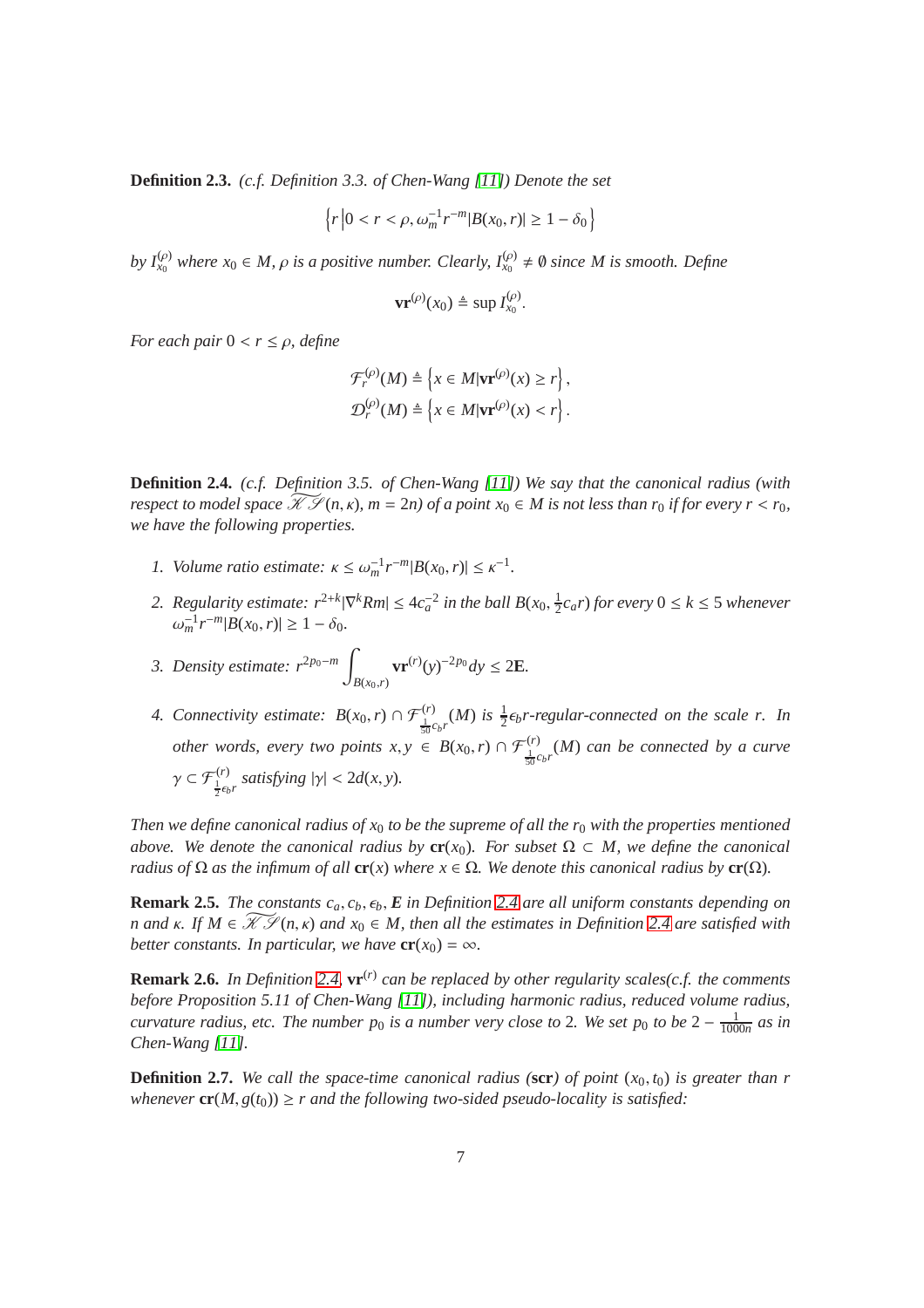$|f \omega_m^{-1} r^{-m} |B(x_0, r)| \geq 1 - \delta_0$ , then

<span id="page-7-1"></span>
$$
|Rm|(x,t) \le 4c_a^{-2}r^{-2},\tag{2.2}
$$

*for every*  $(x, t) \in B(x_0, \frac{1}{2})$  $\frac{1}{2}c_a r \times [t_0 - \frac{1}{4}]$  $\frac{1}{4}c_a^2r^2$ ,  $t_0 + \frac{1}{4}$  $\frac{1}{4}c_a^2r^2$ .

*We say*  $\mathbf{scr}(M, t_0) \ge r$  *if*  $\mathbf{scr}(x, t_0) \ge r$  *for every point*  $x \in M$ .

**Remark 2.8.** *The concept* **scr** *is not used in Chen-Wang [\[11\]](#page-28-0), where we have* **pcr** *instead. Both of them are auxiliary concepts and can be dropped at the end(c.f. Remark [5.3\)](#page-26-1). In Chen-Wang [\[11\]](#page-28-0), we study flow compactness and line bundle compactness,* **pcr** *is needed for the Chen-Lu inequality to show the preserving of regularity along time direction without*  $|R| \to 0$ *. The lower bound of* **pcr** *implies a lower bound of* **scr***. In other words, lower bound of* **pcr** *implies two-sided pseudolocality theorem. This is not an obvious result and is proved in Theorem 1.4 of Chen-Wang [\[11\]](#page-28-0).*

<span id="page-7-2"></span>**Definition 2.9.** *We say a Riemannian manifold*  $(M^m, g)$  *is k-noncollapsed on scale r<sub>0</sub> <i>if for every*  $x \in M$  and  $r \in (0, r_0)$ , we have  $r^{-m}|B(x, r)| > \kappa$ . We say a Ricci flow  $\mathcal{M} = \{(M^m, g(t)), t \in I\}$  is κ*-noncollapsed on scale r*<sup>0</sup> *if each time slice* (*Mm*, *g*(*t*)) *is a* κ*-noncollapsed Riemannian manifold on scale r*<sub>0</sub>*.* 

**Remark 2.10.** *Note that our* κ*-noncollapsed condition is di*ff*erent from the one of Perelman(c.f. [\[14\]](#page-28-3)). In this paper, we only study Ricci flows which is* κ*-noncollapsed on scale* 1*.*

## **3 A principle of metric distortion estimate**

This is nothing but a generalization of Section 5.3 of [\[11\]](#page-28-0), with the Bergman function there replaced by a general function *u* whose gradient and time derivatives are bounded. The basic idea is to setup a uniform estimate such that the level sets of *u* can be compared with geodesic balls of fixed sizes(c.f. Figure [3\)](#page-8-1). In other words, for each fixed *a*, we have positive  $r, \rho$  such that

$$
B_{g(t)}(x,r) \subset \Omega_t(x,a) = \{y|u(y,t) \ge a\} \subset B_{g(t)}(x,\rho).
$$

The key is the  $r, \rho$  in the above inequality does not depend on  $x, t$ . Since the time derivative of *u* is uniformly bounded, we can transform the comparison of geodesic balls at different time slices to the comparison of level sets of *u* at different time slices. However, the time derivative of *u* is uniformly bounded. Therefore, the level sets at different time slices can be compared. Using this principle, we have the following metric distortion estimate.

**Theorem 3.1** (**Rough metric distortion estimate**). Let  $\mathcal{M} = \{(M, g(t))\}$ ,  $-1 \le t \le 1\}$  be a smooth *space-time, i.e., smooth family of metrics g*(*t*) *on a complete manifold Mm. Suppose u is a positive function defined on* M *such that*

<span id="page-7-0"></span>
$$
\begin{cases}\n|\dot{u}| + |\nabla u| < A, \\
\frac{1}{A} \le \int_M u d\mu|_t \le A, \quad \forall \ t \in [-1, 1], \\
\frac{1}{A} \le \frac{|B_{g(t)}(x, r)|}{r^m}, \quad \forall \ x \in M, \ t \in [-1, 1], r \in (0, 1).\n\end{cases} \tag{3.1}
$$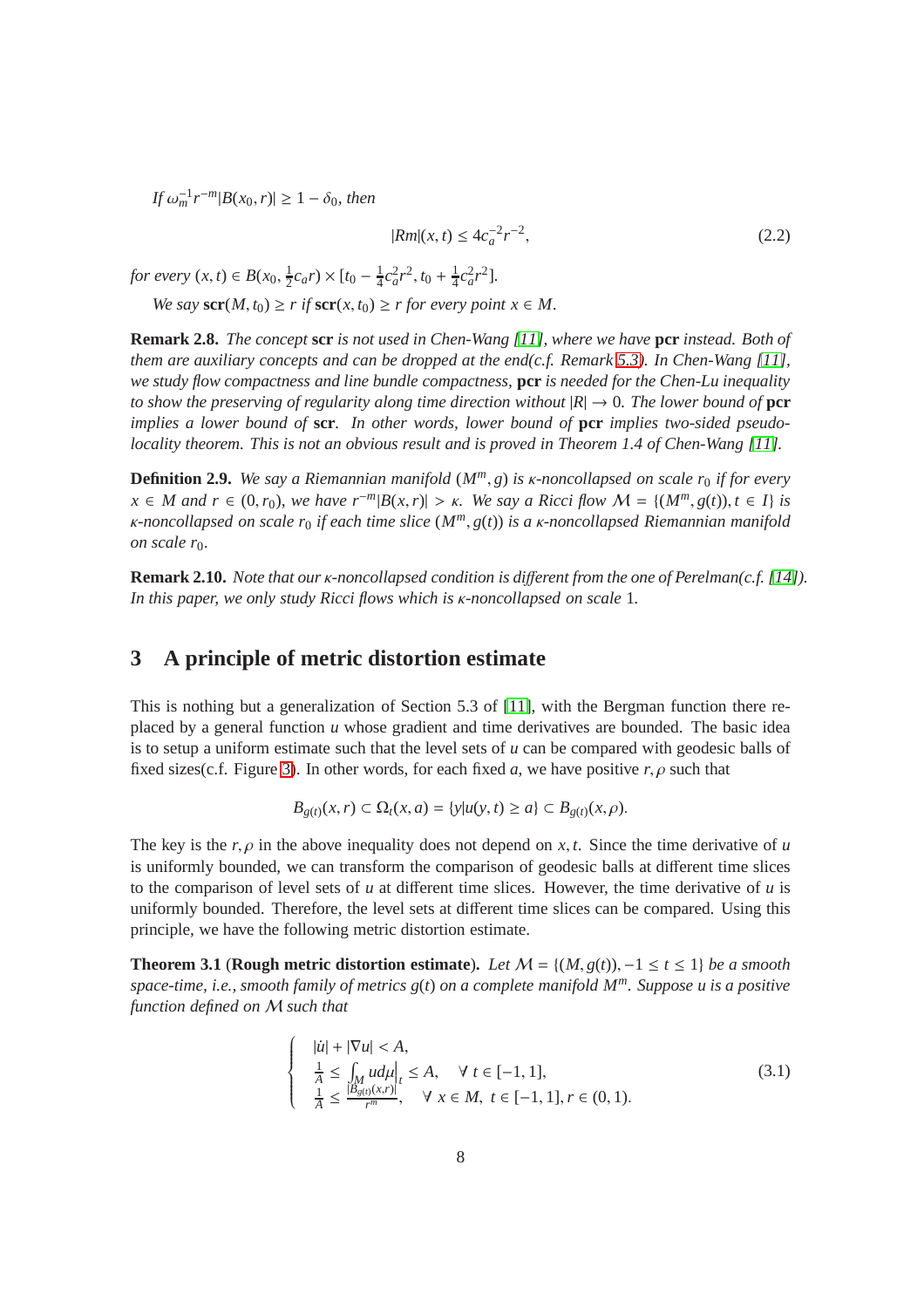

<span id="page-8-1"></span>Figure 3: Compare level sets of a Lipshitz function with geodesic balls

*If*  $u(x_0, 0) > \frac{1}{4}$ *A , then we have a ball containment*

<span id="page-8-2"></span>
$$
B_{g(0)}(x_0, 0.2A^{-2}) \subset B_{g(t)}(x_0, (10A)^{2m+1}), \quad \forall \ t \in [-0.2A^{-2}, 0.2A^{-2}]. \tag{3.2}
$$

*Proof.* Because of the gradient estimate, we see that  $u(\cdot, 0) > 0.5A^{-1}$  in the ball  $B_{g(0)}(x_0, 0.5A^{-2})$ . Applying the time derivative estimate, we then obtain  $u > 0.2A^{-1}$  for all  $x \in B_{g(0)}(x_0, 0.2A^{-2})$ and *t* ∈ [-0.2*A*<sup>-2</sup>, 0.2*A*<sup>-2</sup>]. Take a point *y* ∈  $\partial B_{g(0)}(x_0, 0.2A^{-2})$ . Let *t* > 0 be a time such that *y* can be connected to  $x_0$  by a curve  $\gamma$  where  $u > 0.2A^{-1}$ . We claim that  $x_0$  and y cannot be too far away. Actually,  $\cup_{z \in \gamma} B(z, 0.1A^{-2})$  is a covering of  $\gamma$ , which is compact. We can take a finite cover  $\bigcup_{i=1}^{N} B(z_i, 0.1A^{-2})$  such that  $B(z_i, 0.01A^{-2})$  are disjoint, with  $z_1 = x_0$  and  $z_N = y$ . Since  $z_i \in \gamma$ , we have  $u(z_i, t) > 0.2A^{-1}$ , which in turn implies that  $u(\cdot, t) > 0.1A^{-1}$  in the ball  $B(z_i, 0.01A^{-2})$ . Then we have

$$
A \ge \int_M u d\mu \ge \int_{\bigcup_{i=1}^N B(z_i, 0.01A^{-2})} u d\mu \ge 0.1A^{-1} \sum_{i=1}^N |B(z_i, 0.01A^{-2})| \ge 0.1A^{-1} \cdot A^{-1} \cdot \left(0.01A^{-2}\right)^m N,
$$

where we used [\(3.1\)](#page-7-0) in the last step. It follows that  $N \leq 10^{2m+1} A^{2m+3}$ . Now using the fact that  $\cup_{i=1}^{N} B(z_i, 0.1A^{-2})$  is a covering of  $\gamma$ , we obtain

$$
d(x_0, y) \le N \cdot 0.1A^{-2} \le 10^{2m} A^{2m+1} < (10A)^{2m+1}.
$$

<span id="page-8-0"></span>Let  $\gamma$  be the shortest geodesic connecting  $x_0$  and  $y$  at time  $t = 0$ . Then for each  $t \in [-0.2A^{-2}, 0.2A^{-2}]$ , we have  $u > 0.2A^{-1}$ . By the previous argument, we know  $d_{g(t)}(x_0, y) \le 10^{2m} A^{2m+1}$ , which implies  $\Box$   $\Box$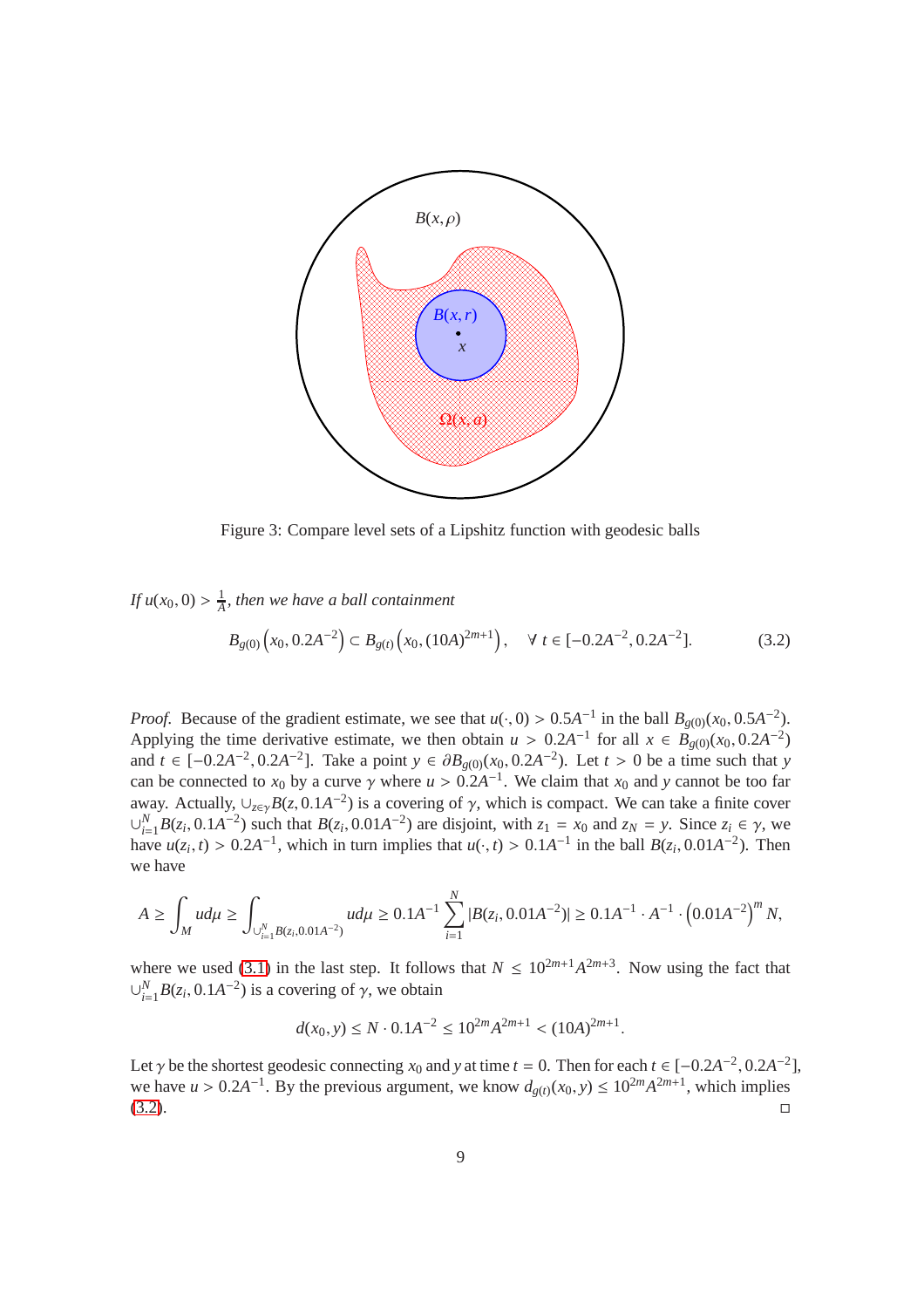**Remark 3.2.** *Note that Theorem 3.1 plays an important role in the paper of Chen-Wang [\[11\]](#page-28-0), where u is the peak section function or the exponential of the Bergman function. More details can be found in section 5.3(Lemma 5.20 and Lemma 5.21 in particular) of Chen-Wang [\[11\]](#page-28-0). On the tangent cone(local structure) level, the expression of peak section function is e<sup>−|z|2</sup>, which is almost* 

*the same as the heat kernel function e*− |*z*| 2 |*t*| *, where* |*z*| *is the distance to the vertex of the cone. In retrospect, it is not surprising that the peak section function in Chen-Wang [\[11\]](#page-28-0) can be replaced by heat kernel function to extend our distance distorsion estimate to the Riemannian setting, as done in the later work of Bamler-Zhang [\[4\]](#page-27-7). Such distance distorsion estimate is the basis of Bamler-Zhang [\[4\]](#page-27-7) and is essentially used in Bamler [\[3\]](#page-27-6).*

# <span id="page-9-3"></span>**4 Structure of Ricci flows with space-time canonical radius(scr) bounded below**

The argument in this section is purely Riemannian. In this section, we focus on the study of Ricci flows

<span id="page-9-2"></span><span id="page-9-1"></span><span id="page-9-0"></span>
$$
\frac{\partial}{\partial t}g = -2Ric\tag{4.1}
$$

on closed manifolds  $M = \{(M^m, g(t)), -T \le t \le T\}$  satisfying

$$
\begin{cases}\n\text{scr}(M, g(t)) \ge 1, & \forall t \in [-T + 1, T - 1]; \\
|R|(x, t) + \frac{2}{T} \le 1, & \forall (x, t) \in M \times [-T + 1, T - 1].\n\end{cases} (4.2)
$$

The second inequality in the above system implies that  $T \ge 2$  and  $|R| \le 1$  on the whole space-time  $M \times [-T, T]$ . Under the condition [\(4.2\)](#page-9-0), we denote **vr**<sup>(1)</sup>(c.f. Definition [2.3\)](#page-5-2) by **vr** for simplicity of notations. Furthermore, for each  $0 < r < 1$ , we define

$$
\mathcal{F}_r(M,t) \triangleq \{x \in M | \mathbf{vr}(x,t) \ge r \}, \qquad \mathcal{D}_r(M,t) \triangleq \{x \in M | \mathbf{vr}(x,t) < r \}. \tag{4.3}
$$

#### **Note that [\(4.1\)](#page-9-1), [\(4.2\)](#page-9-0) and [\(4.3\)](#page-9-2) are the common conditions or conventions for all the discussion in Section [4.](#page-9-3)**

Note that the estimate [\(4.2\)](#page-9-0) already implies a rough weak-compactness property.

**Proposition 4.1** (**Rough weak compactness of time slices**). *Suppose*  $M_i = \{(M_i^m, g_i(t)), -T_i \leq \dots \leq \{M_i^m, g_i^m\}$ *t* ≤ *Ti*} *is a sequence of Ricci flows satisfying [\(4.1\)](#page-9-1) and [\(4.2\)](#page-9-0), x<sup>i</sup>* ∈ *M<sup>i</sup> . Then by taking subsequence if necessary, we have*

<span id="page-9-4"></span>
$$
(M_i, x_i, g_i(0)) \xrightarrow{\hat{C}^{\infty}} (\bar{M}, \bar{x}, \bar{g}),
$$
\n(4.4)

*where*  $\overline{M}$  *is a length space with regular-singular decomposition*  $\overline{M} = \mathcal{R} \cup \mathcal{S}$ *. The regular part*  $\mathcal{R}$  *is an open, smooth Riemannian manifold. Furthermore, for every two points*  $x, y \in \mathcal{R}$ *, there exists a curve* γ *connecting x*, *y satisfying*

$$
\gamma \subset \mathcal{R}, \quad |\gamma| \le 3d(x, y). \tag{4.5}
$$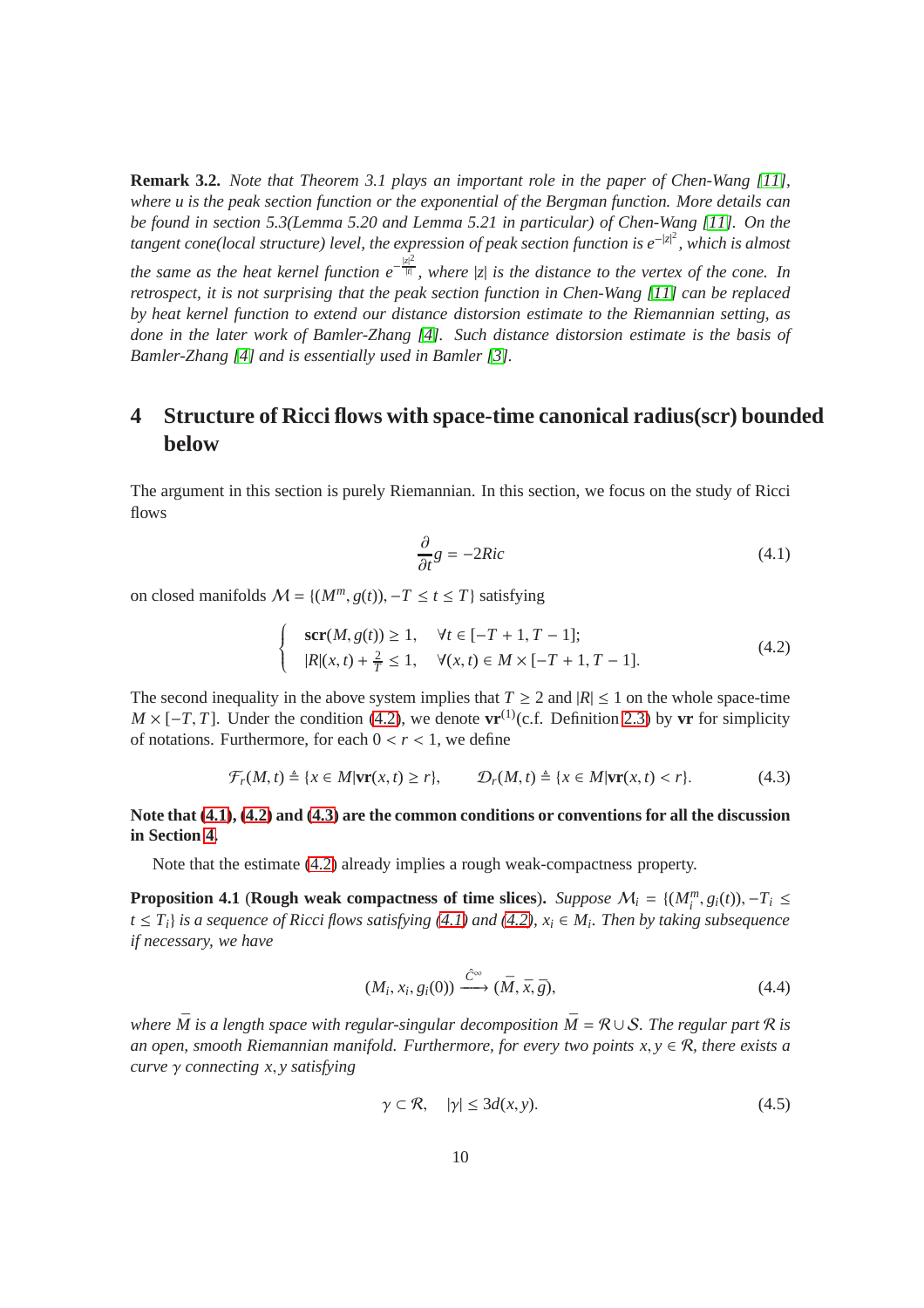*The singular part* S *satisfies the Minkowski dimension estimate*

<span id="page-10-0"></span>
$$
\dim_{\mathcal{M}} S \le m - 2p_0,\tag{4.6}
$$

*where*  $p_0 = 2 - \frac{1}{500}$  $\frac{1}{500m}$ 

*Proof.* This follows exactly from Theorem 3.18 of Chen-Wang [\[11\]](#page-28-0). Note that we have backward pseudo-locality since  $\text{scr}_{g_i}(M_i, 0) \ge 1$ . Therefore, the limit regular part  $R$  is a smooth manifold.  $\Box$ 

In Proposition [4.1,](#page-10-0) the limit space  $\overline{M}$  in general does not belong to the model space  $\mathcal{H}(\mathcal{S}(n,\kappa))$ . However, it does satisfy the first two defining properties of  $\mathcal{H}\mathcal{S}(n,\kappa)$  in Definition [2.1,](#page-5-0) except the Kähler condition. In order to show  $\overline{M} \in \widetilde{\mathcal{KS}}(n, \kappa)$ , one need further input to guarantee the property 3 to property 6 are all true. Actually, all the extra conditions needed are the following equations

<span id="page-10-2"></span>
$$
\lim_{i \to \infty} \left( \frac{1}{T_i} + \frac{1}{\text{Vol}(M_i, g_i(0))} + \sup_{M_i \times [-T_i, T_i]} |R| \right) = 0. \tag{4.7}
$$

In the remainder part of this section, we shall show that  $\overline{M}$  satisfies property 1 to property 6 of Definition [2.1,](#page-5-0) except the Kähler condition.

**Lemma 4.2** (**Time derivative estimate**). Let u be a heat solution  $\Box u = 0$  on  $M \times [s_0, T - 1]$ *, where*  $s_0$  ∈  $[-T + 1, T - 1]$ *. Then we have* 

<span id="page-10-1"></span>
$$
|\nabla u|^2 \le \max_{t=s_0} |\nabla u|^2,
$$
  
\n
$$
|u| = |\Delta u| \le \max_{t=s_0} |\Delta u| + \max_{t=s_0} |\nabla u|^2 + \frac{R+1}{4},
$$
\n(4.8)

*for each*  $t \in [s_0, T-1]$ *.* 

*Proof.* Without loss of generality, we assume  $s_0 = 0$ . Direct calculation shows that

$$
\Box \Delta u = 2R_{ij}u_{ij}, \quad \Box |\nabla u|^2 = -2|u_{ij}|^2, \quad \Box R = 2|R_{ij}|^2.
$$

Combining them in an proper way implies that

 $\overline{1}$  $\left\{ \right.$  $\overline{\mathcal{L}}$ 

$$
\Box\left(\Delta u-\frac{R}{4}-|\nabla u|^2\right)=-2\left|u_{ij}-\frac{R_{ij}}{2}\right|^2,\quad \Box\left(-\Delta u-\frac{R}{4}-|\nabla u|^2\right)=-2\left|u_{ij}+\frac{R_{ij}}{2}\right|^2.
$$

Therefore, the functions  $-R$ ,  $|\nabla u|^2$ ,  $\Delta u - \frac{R}{4}$  $\frac{R}{4} - |\nabla u|^2, -\Delta u - \frac{R}{4}$  $\frac{R}{4} - |\nabla u|^2$  are all sub-solutions of heat equation. The first line of [\(4.8\)](#page-10-1) follows from the fact that  $\Box |\nabla u|^2 \leq 0$  directly by maximum principle. To prove the second line, we note that maximum principle implies

$$
\Delta u \le \max_{t=0} \left( \Delta u - \frac{R}{4} - |\nabla u|^2 \right) + \frac{R}{4} + |\nabla u|^2 \le \max_{t=0} \left( \Delta u - |\nabla u|^2 \right) - \min_{t=0} \frac{R}{4} + \frac{R}{4} + |\nabla u|^2
$$
  

$$
\le \max_{t=0} \left( \Delta u - |\nabla u|^2 \right) + \max_{t=0} |\nabla u|^2 + \frac{R+1}{4} \le \max_{t=0} \Delta u + \max_{t=0} |\nabla u|^2 + \frac{R+1}{4}.
$$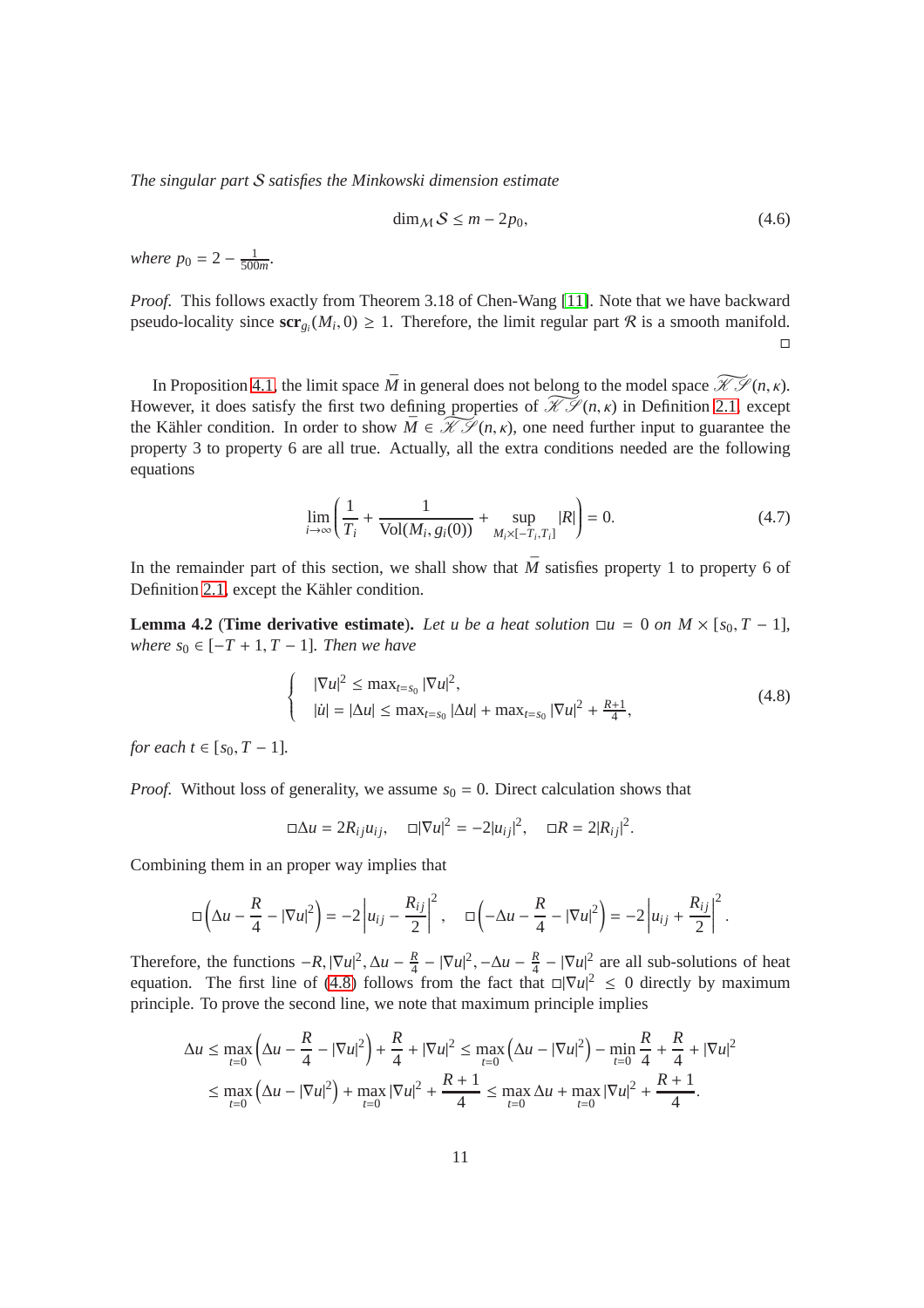Recall that we used the condition  $R \ge -1$  by [\(4.2\)](#page-9-0). Similarly, we have

$$
-\Delta u \le \max_{t=0} \left( -\Delta u - \frac{R}{4} - |\nabla u|^2 \right) + \frac{R}{4} + |\nabla u|^2 \le \max_{t=0} \{ -\Delta u - |\nabla u|^2 \} + \max_{t=0} |\nabla u|^2 + \frac{R+1}{4}
$$
  

$$
\le \max_{t=0} \left( -\Delta u \right) + \max_{t=0} |\nabla u|^2 + \frac{R+1}{4}.
$$

Then the second line of [\(4.8\)](#page-10-1) follows from the combination of the previous two estimates.  $\Box$ 

The following gradient estimate, due to Q.S. Zhang (c.f. [\[21\]](#page-28-6)) and Cao-Hamilton (c.f. [\[5\]](#page-27-8)) will be repeatedly used. For the convenience of readers, we write down the precise statement. We follow the style of Q.S. Zhang.

**Lemma 4.3** (**Gradient estimate and Harnack inequality of heat solution**)**.** *Let u be a positive heat solution*  $\Box u = 0$  *on*  $M \times [t_0, T]$ *, where*  $t_0 \in [-T + 1, T]$ *. If*  $u \le A$  *on*  $M \times [t_0, T]$ *, then we have* 

<span id="page-11-3"></span>
$$
\frac{|\nabla u|}{u} \le \frac{1}{\sqrt{t - t_0}} \sqrt{\log \frac{A}{u}}.\tag{4.9}
$$

*For each t*  $\in$   $(t_0, T]$  *and two points*  $x, y \in M$ *, we have* 

$$
u(x,t)e^{-\left(\frac{2d}{\sqrt{t-t_0}}+\sqrt{\log\frac{A}{u(x,t)}}\right)^2} < u(y,t) < u(x,t)e^{\left(\frac{2d}{\sqrt{t-t_0}}+\sqrt{\log\frac{A}{u(x,t)}}\right)^2}
$$
(4.10)

*where*  $d = d_{g(t)}(x, y)$ *.* 

Using the fact  $\text{scr } \geq 1$ , we can construct auxiliary heat solutions for the purpose of applying metric distorsion estimate Theorem [3.1.](#page-8-2) Similar choice of heat solution was already used in the proof of Lemma 4.2 of Chen-Wang [\[11\]](#page-28-0).

**Lemma 4.4** (**Construction of heat solution**). *Suppose*  $\mathbf{v}\mathbf{r}(x_0, t_0) = r$ . *Then there is a heat solution on*  $M \times [t_0 - K^{-2}r^2, T]$  *such that* 

<span id="page-11-0"></span>
$$
\int_{M} u(\cdot, t) d\mu < 10,\tag{4.11}
$$

<span id="page-11-1"></span>
$$
\frac{K^m r^{-m}}{C} < u(x_0, t) < C K^m r^{-m},\tag{4.12}
$$

<span id="page-11-2"></span>
$$
|\Delta u| + |\nabla u|^2 < CK^{m+2}r^{-m-2},\tag{4.13}
$$

*for all*  $t \in [t_0 - 0.5K^{-2}r^2, t_0 + 0.5K^{-2}r^2]$ .

*Proof.* Without loss of generality, we assume  $t_0 = 0$ .

According to [\(2.2\)](#page-7-1) in Definition [2.7](#page-7-1) and our assumption [\(4.2\)](#page-9-0), by adjusting *K* if necessary, we know  $|Rm|$  ≤ 0.01 $K^2r^{-2}$  and  $inj$  ≥ 10 $K^{-1}r$  inside the ball  $B(x_0, K^{-1}r)$ , with respect to the metric *g*(*s*<sub>0</sub>). For simplicity of notation, we define  $s_0 = -K^{-2}r^2$ . Let  $\eta$  be a cutoff function which equals 1 on ( $-\infty$ , 0.5) and decreases from 1 to 0 on (0.5, 1), and vanishes on (1, $\infty$ ). On the time-slice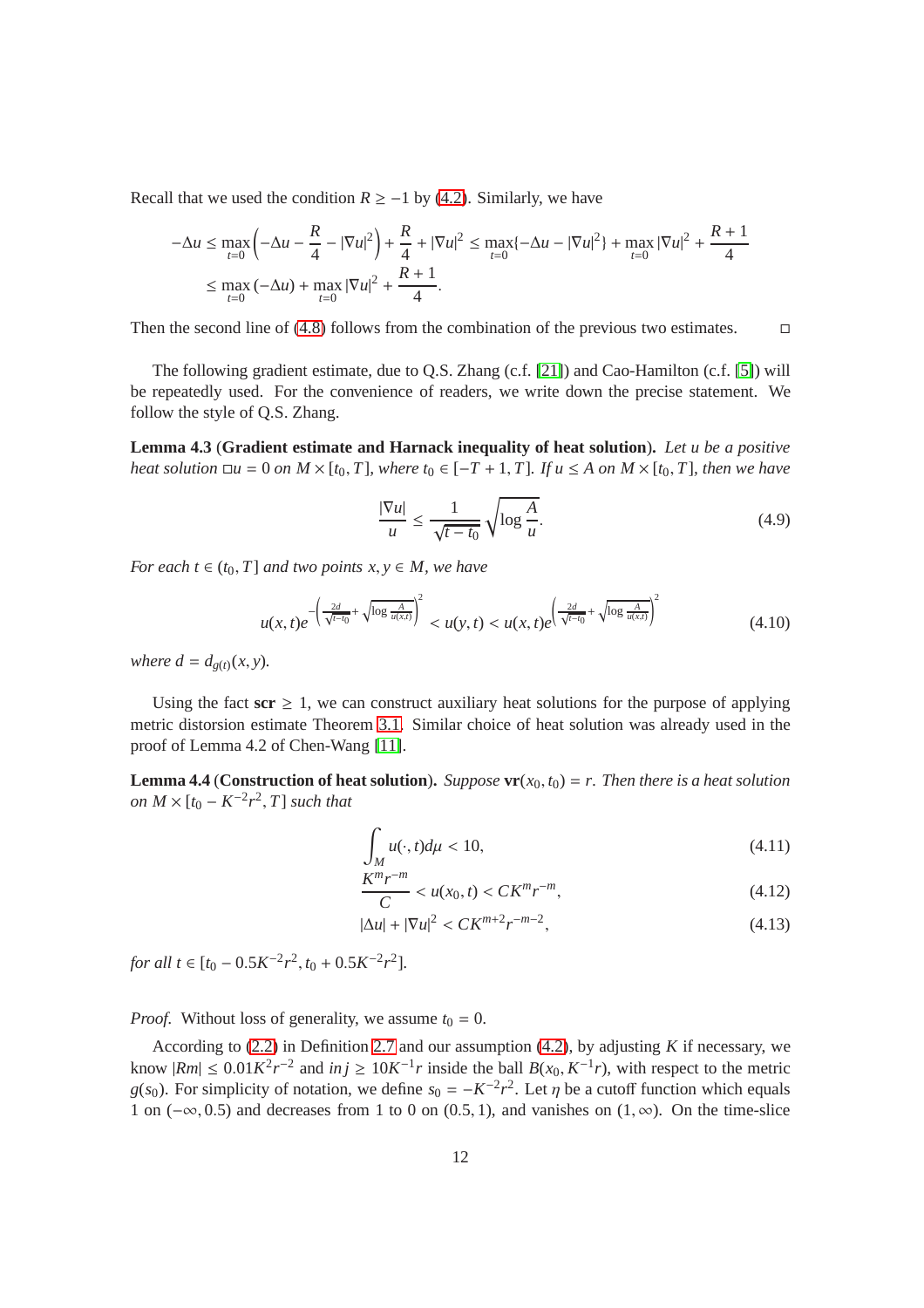PSfrag replacements

$$
B_{g(t_0)}(x_0, r)
$$
  
\n
$$
B_{g(s_0)}(x_0, K^{-1}r)
$$
  
\n
$$
B_{g(s_0)}(x_0, K^{-1}r)
$$
  
\n
$$
B_{g(s_0)}(x_0, K^{-1}r) \times [s_0, t_0]
$$
  
\n
$$
B_{g(s_0)}(x_0, K^{-1}r) \times [s_0, t_0]
$$
  
\n
$$
B_{g(s_0)}(x_0, K^{-1}r) \times [s_0, t_0]
$$

<span id="page-12-1"></span>Figure 4: Different domains for heat solution construction

 $t = s_0 = -K^{-2}r^2$ , we set bump function  $\varphi = \omega_m K^m r^{-m} \eta(\frac{K d}{r})$  $\frac{d}{dx}$ ) where *d* is the distance to  $x_0$  under the metric *g*(*s*<sub>0</sub>). The geometry bound in the ball  $B(x_0, K^{-1}r)$  then implies that  $\frac{1}{2} < \int_M \varphi d\mu < 2$ . Starting from time slice  $s_0 = -K^{-2}r^2$  and the bump function  $\varphi$ , we solve the heat equation and obtain the solution *u*. Recall that

$$
\frac{d}{dt}\int_M u d\mu = \int_M (\square u - Ru) d\mu \le \int_M u d\mu, \Rightarrow \int_M u d\mu \Big|_t \le e^{t+K^{-2}r^2} \int_M u d\mu \Big|_{s_0} < 2e^{t+K^{-2}r^2}.
$$

Plugging the fact *t* ∈ [-0.5 $K^{-2}r^2$ , 0.5 $K^{-2}r^2$ ] ⊂ [ $s_0$ ,  $s_0 + 2K^{-2}r^2$ ] into the above inequality, we obtain [\(4.11\)](#page-11-0).

We now move on to prove [\(4.12\)](#page-11-1). For simplicity, we first show (4.12) for the time  $t = t_0 = 0$ . Note that the upper bound of  $u(x_0, 0)$  follows from maximum principle and the fact  $\varphi \le \omega_m K^m r^{-m}$ . For the lower bound of  $u(x_0, 0)$ , we need some comparison geometry of the Ricci flow. Let *l* be the reduced distance to the space-time point  $(x_0, 0)$ ,  $\Box^* = -\partial_t - \Delta + R$  be the conjugate operator of  $\Box$ ,  $\tau = -t$ . Then it follows from the celebrated work of Perelman that

<span id="page-12-0"></span>
$$
\Box^* \{ (4\pi\tau)^{-\frac{m}{2}} e^{-l} \} = (-\partial_t - \Delta + R) \{ (4\pi\tau)^{-\frac{m}{2}} e^{-l} \} \le 0 \tag{4.14}
$$

This inequality was written down by Perelman as inequality (7.13) and (7.15) in section 7 and Corollary 9.5 in section 9 of [\[14\]](#page-28-3). Note that there is a mistake of statement in the proof of Corollary 9.5 [\[14\]](#page-28-3), which is corrected in Corollary 29.23 in Kleiner-Lott [\[13\]](#page-28-7). Consequently, it follows from [\(4.14\)](#page-12-0) that

$$
\frac{d}{dt} \int_M u (4\pi \tau)^{-\frac{m}{2}} e^{-l} d\mu = - \int_M u \Box^* \left\{ (4\pi \tau)^{-\frac{m}{2}} e^{-l} \right\} d\mu \ge 0.
$$

Note that  $(4\pi\tau)^{-\frac{m}{2}}e^{-l}$  converges to  $\delta$ -function at  $(x_0, 0)$  as  $\tau \to 0$ . Integrating the above equation from  $t = s_0 = -K^{-2}r^2$  to  $t = 0$  implies that

$$
u(x_0,0) \geq \left. \int_M u \left( 4\pi K^{-2} r^2 \right)^{-\frac{m}{2}} e^{-l} d\mu \right|_{t=-K^{-2}r^2} = \left. \int_M \varphi \left( 4\pi K^{-2} r^2 \right)^{-\frac{m}{2}} e^{-l} d\mu \right|_{t=-K^{-2}r^2}.
$$

On the ball  $B_{g(s_0)}(x_0, K^{-1}r)$ , metrics  $g(t)$  are all equivalent for  $t \in [-K^{-2}r^2, 0]$  (c.f. Figure [4\)](#page-12-1). Then  $l \leq \frac{Cd^2}{K^{-2}r}$  $\frac{Cd^2}{K^{-2}r^2} \le C$  on  $B_{g(s_0)}(x_0, K^{-1}r)$ , where *d* is the distance to  $x_0$  with respect to the metric  $g(s_0)$ .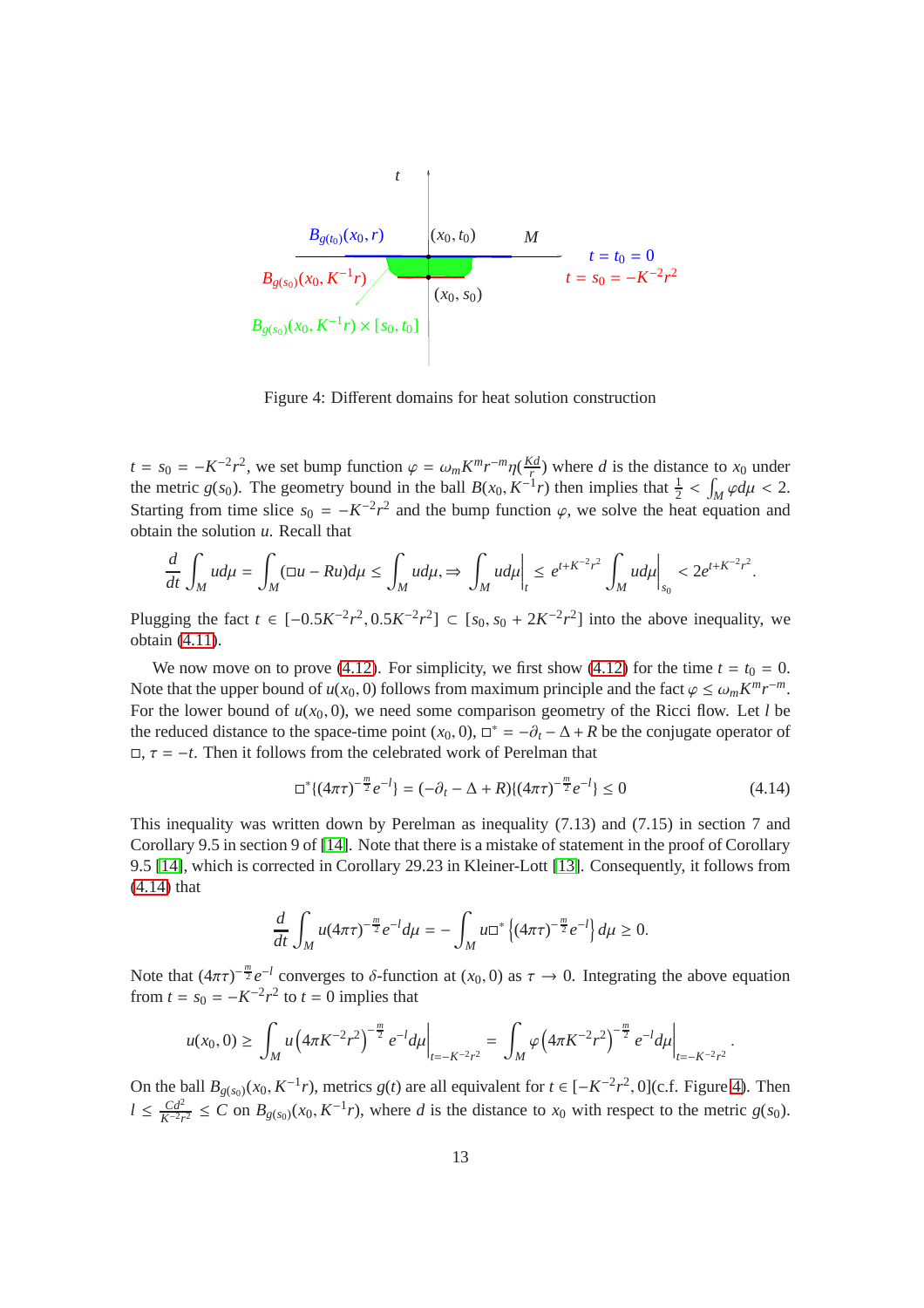One can check R.G. Ye's paper [\[20\]](#page-28-8) for more details about this estimate. Consequently, we obtain

$$
u(x_0,0) \ge \int_{B(x_0,0.5K^{-1}r)} \varphi\left(4\pi K^{-2}r^2\right)^{-\frac{m}{2}} e^{-C} d\mu \ge \frac{1}{C} K^m r^{-m},
$$

which is exactly the first inequality of [\(4.12\)](#page-11-1), at time  $t = t_0 = 0$ . It is not hard to see that the above proof of [\(4.12\)](#page-11-1) at time *t* = 0 can be applied for each *t* ∈ [ $t_0$  − 0.5 $K^{-2}r^2$ ,  $t_0$  + 0.5 $K^{-2}r^2$ ]. Actually, the upper bound follows from maximum princple and the fact  $\varphi \leq \omega_m K^m r^{-m}$  at  $t = s_0 = -K^{-2} r^2$ . The lower bound follows from the upper bound of reduced distance from  $(x_0, t)$  to  $(x, s_0)$ , for each  $x \in B_{g(s_0)}(x_0, K^{-1}r)$ . Note that we have the reduced distance estimate since geometry are uniformly bounded on  $B_{g(s_0)}(x_0, K^{-1}r) \times [t_0 - K^{-2}r^2, t] \subset B_{g(s_0)}(x_0, K^{-1}r) \times [t_0 - K^{-2}r^2, t_0 + K^{-2}r^2]$ .

Now we prove [\(4.13\)](#page-11-2). Note that the uniform geometry bound around  $(x_0, s_0) = (x_0, -K^{-2}r^2)$ and the choice of  $\varphi$  guarantees that  $|\Delta \varphi| + |\nabla \varphi|^2 < Cr^{-2}$ . Therefore, the time-derivative estimate, Lemma [4.2](#page-10-1) applies and we obtain

$$
|\nabla u|^2 < Cr^{-2}, \quad |\Delta u| \le Cr^{-2} + \frac{R+1}{4} < Cr^{-2}
$$

for all *t* ∈ [ $s_0$ , *T* − 1]. Note that  $s_0 = -K^{-2}r^2$  and  $[-0.5K^{-2}r^2, 0.5K^{-2}r^2]$  ⊂ [ $s_0$ , *T* − 1]. Therefore, [\(4.13\)](#page-11-2) is proved.

**Corollary 4.5** (**Volume non-inflating on large scale**). For each  $(x, t) \in M \times [-T + 1, T]$  and ρ > 1*, we have*

<span id="page-13-0"></span>
$$
|B(x,\rho)| < Ce^{C(\rho+1)^2} \tag{4.15}
$$

*where*  $C = C(m, \kappa)$  *is independent of*  $\mathbf{v}(\mathbf{r}, t)$ *. The metric g(t) is the default metric in the above inequality.*

*Proof.* Without loss of generality, we assume  $t = 0$ . Then  $g(0)$  is the default metric in the following discussion.

By density estimate, we can find a point  $x_0 \in B(x, 1)$  such that  $\mathbf{vr}(x_0, 0) > c$  for some small  $c = c(m, \kappa)$ . Triangle inequality implies  $B(x, \rho) \subset B(x_0, \rho + 1)$ . Therefore, [\(4.15\)](#page-13-0) follows from the following inequality

$$
|B(x_0, \rho)| < Ce^{C\rho^2}, \quad \forall \rho > 0. \tag{4.16}
$$

We now focus on the proof of [\(4.16\)](#page-13-1). Since  $\mathbf{vr}(x_0, 0) > c$ , we can construct a heat solution *u* as in Lemma [4.4.](#page-11-2) By Lemma [4.3,](#page-11-3) *u* satisfies the following inequality at time  $t = 0$ .

$$
u(y,0) > u(x_0,0)e^{-\left(\frac{2K\rho}{c} + \sqrt{\log \frac{CK^m}{c^m u(x_0,0)}}\right)^2} > \frac{K^m}{Cc^m}e^{-\left(\frac{2K\rho}{c} + C\right)^2} > \frac{K^m}{Cc^m}e^{-\frac{CK^2\rho^2}{c^2}},
$$

in the ball  $B(x, \rho)$ , where  $g(0)$  is the default metric. Note that *C*, *K* are constants depending at most on *m*, *k*. On the other hand, by Lemma [4.4,](#page-11-2) we know  $\int_M u d\mu < 10$ . It follows that

$$
\frac{K^m}{Cc^m}e^{-\frac{CK^2\rho^2}{c^2}}|B(x_0,\rho)|<\int_{B(x_0,\rho)}ud\mu<\int_Mud\mu<10,\quad \Rightarrow\quad |B(x_0,\rho)|<\frac{10Cc^m}{K^m}e^{\frac{CK^2\rho^2}{c^2}}.
$$

Then [\(4.16\)](#page-13-1) follows from the above inequality by choosing proper new *C*.

<span id="page-13-1"></span>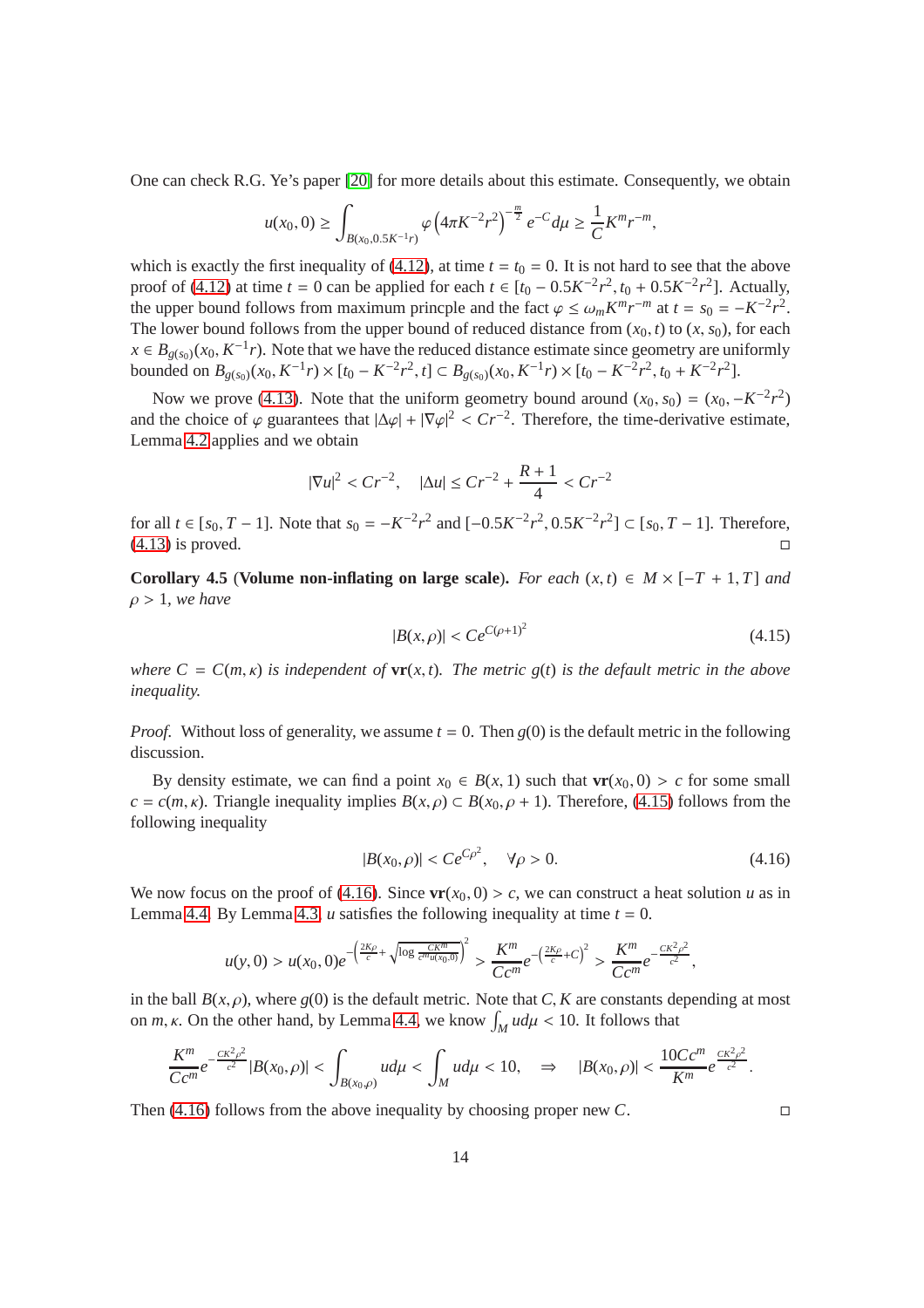**Remark 4.6.** *If*  $\inf_{0 \le \theta \le 1} \mu(g(t), \theta) \ge -C$  uniformly, then a better volume ratio upper bound than *[\(4.15\)](#page-13-0) can be obtained from Chen-Wang [\[10\]](#page-27-1) and Q.S. Zhang [\[22\]](#page-28-5).*

<span id="page-14-2"></span>**Corollary 4.7** (**Density estimate on large scale**). *There is a*  $C = C(m, \kappa, \rho)$  *such that* 

$$
\int_{B_{g(t_0)}(x_0,\rho)} \mathbf{v} \mathbf{r}^{-2p_0} d\mu < C.
$$

*Proof.* Recall that  $\text{scr}(M, 0) \ge 1$  by assumption [\(4.2\)](#page-9-0). In particular,  $\text{cr}(M, 0) \ge 1$  by Definition [2.7.](#page-7-1) By the density estimate in canonical radius assumption, i.e., property 3 in Definition [2.4,](#page-6-0) it is clear that  $\int \mathbf{v} \mathbf{r}^{-2p_0}$  is uniformly bounded from above for each unit ball. Then it suffices to show that  $B_{g(t_0)}(x_0,\rho)$  can be covered by finite number of unit balls, and this number is uniformly bounded. However, due to the uniform non-collapsing of each unit ball and the volume upper bound by Corollary [4.5,](#page-13-0) this follows from a standard ball-packing argument.  $\Box$ 

The following distance estimate will follow the route of section 5.3 of [\[11\]](#page-28-0).

**Lemma 4.8** (**Small-scale rough distance estimate**). *If*  $\mathbf{vr}(x_0, t_0) = r < K^{-1}$  *and*  $d_{g(t_0)}(x_0, y_0) < 1$ , *then there is a small constant*  $\epsilon = \epsilon(m, \kappa, r)$  *and a big constant*  $L = L(m, \kappa, r)$  *such that* 

<span id="page-14-1"></span>
$$
d_{g(t)}(x_0, y_0) < L, \quad \forall \ t \in [t_0 - \epsilon, t_0 + \epsilon]. \tag{4.17}
$$

*Proof.* Without loss of generality, we assume  $t_0 = 0$ .

Choose  $u$  as a heat solution constructed in Lemma [4.4.](#page-11-2) By inequality  $(4.10)$  and  $(4.12)$ , we obtain  $u(\cdot, 0)$  is uniformly bounded from below by a small constant, say  $c = c(m, \kappa, r)$ , in the ball  $B_{g(0)}(x_0, 1)$ . Recall that from [\(4.13\)](#page-11-2) we have  $|u| = |\Delta u| < CK^{m+2}r^{-m-2}$  on  $B_{g(0)}(x_0, 1) \times$  $[-0.5K^{-2}r^2, 0.5K^{-2}r^2]$ . Therefore, for some uniformly small  $\epsilon = \epsilon(m, \kappa, r)$ , we have

$$
\int_{-\epsilon}^{\epsilon} |\Delta u| dt < 0.2c, \quad \Rightarrow \quad u(y, t) > 0.8c, \quad \forall \ y \in B_{g(0)}(x_0, 1).
$$

Then we apply the metric distortion principle, Theorem [3.1,](#page-8-2) for the function *u* to obtain [\(4.17\)](#page-14-1).  $\Box$ 

**Lemma 4.9** (**Large-scale rough distance estimate**). *Suppose*  $\mathbf{vr}(x_0, t) > r$  *for all t* ∈ [ $t_0 - T_0, t_0 + T_1$ *T*<sub>0</sub>*l. Then there is a uniform small constant*  $\epsilon = \epsilon(m, \kappa, r)$  *and a big constant*  $L = L(m, \kappa, r)$  *such that*

<span id="page-14-0"></span>
$$
d_{g(t)}(x_0, y_0) < L e^{\frac{|t-t_0|}{\epsilon}} \{ d_{g(t_0)}(x_0, y_0) + 1 \}, \quad \forall \ t \in [t_0 - T_0, t_0 + T_0]. \tag{4.18}
$$

Notice that the constants *L* and  $\epsilon$  are independent of  $\mathbf{vr}(y_0, t)$ . However, the condition  $\mathbf{vr}(x_0, t)$  > *r* for all  $t \in [t_0 - T_0, t_0 + T_0]$  is quite strong.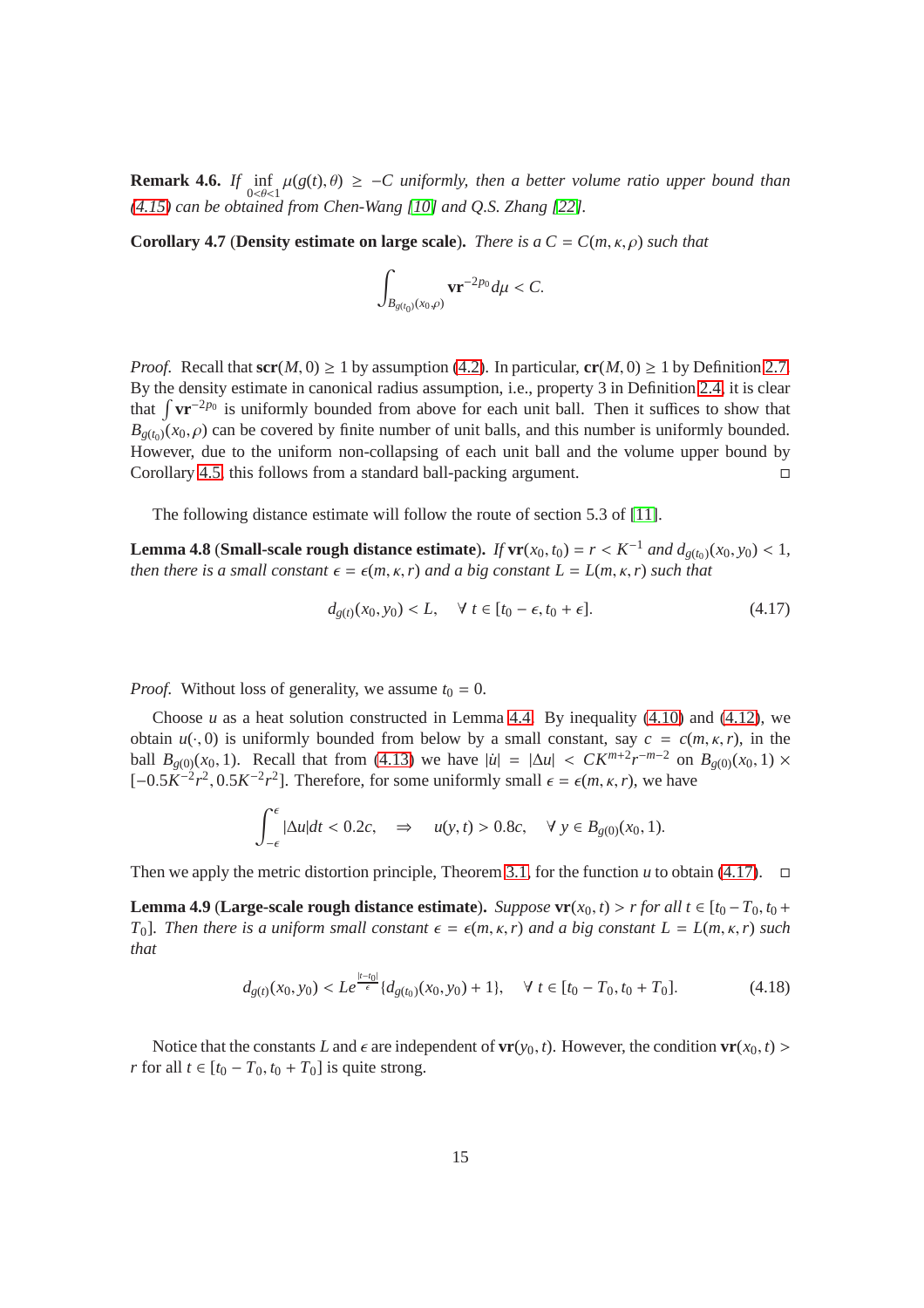*Proof.* Recall from Definition [2.7](#page-7-1) that  $c_a$  is the constant appears in [\(2.2\)](#page-7-1),  $\epsilon_b$  is the constant appears in the connectivity estimate. In Lemma [4.8,](#page-14-1) we can shrink  $\epsilon$  if necessary such that  $\epsilon \leq \frac{1}{100} \min \left\{ \epsilon_b^2, c_a^2 \right\}.$ 

Without loss of generality, we assume  $t > t_0$ . By adjusting t a little bit if necessary, we may assume  $\frac{t-t_0}{\epsilon}$  is a positive integer and we denote it by *N*. For simplicity of notation, denote  $\epsilon$  by  $\theta_0$ . Then  $t - t_0 = N\theta_0$ . We shall deduce the estimate [\(4.18\)](#page-14-0) by setting up a "difference equation" with each step length  $\theta_0$ .

At time  $k\theta_0$ , we can find a point  $z \in B(y_0, Kr) \cap \mathcal{F}_r$ , with respect to the metric  $g(k\theta_0)$ . The existence of *z* follows from the density estimate in the canonical radius assumption. Note that  $Kr < 1$ . So we apply Lemma [4.8](#page-14-1) to *z* and  $y_0$  to obtain that

$$
d_{g([k+1]\theta_0)}(z, y_0) < C(r). \tag{4.19}
$$

Recall that both  $x_0$  and *z* locates in  $\mathcal{F}_r$  at time  $k\theta_0$ , by connectivity estimate, one can construct a curve  $\gamma$  connecting *z* and  $x_0$  at this time such that  $|\gamma| < 4d(z, x_0)$  and  $\gamma \subset \mathcal{F}_{\epsilon_b r}$ . By assumption inequality [\(4.2\)](#page-9-0), the estimate [\(2.2\)](#page-7-1) in Definition [2.7](#page-7-1) implies that  $\gamma \subset \mathcal{F}_{\epsilon_b^2 r}$  for all time  $t \in [k\theta_0, (k +$ 1) $\theta_0$ ]. Since |*Ric*| is uniformly bounded inside  $\mathcal{F}_{\epsilon_b^2 r}$ , we can easily check that

$$
|\gamma|_{g([k+1]\theta_0)} < 10|\gamma|_{g(k\theta_0)} < 40d_{g(k\theta_0)}(z, x_0). \tag{4.20}
$$

In light of [\(4.19\)](#page-15-0) and [\(4.20\)](#page-15-1), the triangle inequality implies that

$$
d_{g([k+1]\theta_0)}(x_0, y_0) \le d_{g([k+1]\theta_0)}(z, y_0) + d_{g([k+1]\theta_0)}(z, x_0) \le d_{g([k+1]\theta_0)}(z, y_0) + |\gamma|_{g([k+1]\theta_0)}< C + 40d_{g(k\theta_0)}(z, x_0) \le 40d_{g(k\theta_0)}(y_0, x_0) + 40 + C.
$$

Let  $C' = \frac{40+C}{39}$ , we obtain the difference equation

$$
d_{g([k+1]\theta_0)}(x_0, y_0) + C' \le 40 \left\{ d_{g(k\theta_0)}(x_0, y_0) + C' \right\}.
$$
\n(4.21)

<span id="page-15-3"></span><span id="page-15-2"></span><span id="page-15-1"></span><span id="page-15-0"></span>.

Then it follows directly that

$$
d_{g(t)}(x_0, y_0) + C' = d_{g(N\theta_0)}(x_0, y_0) + C' \le 40^N \left\{ d_{g(0)}(x_0, y_0) + C' \right\}
$$

Recalling that  $C' = \frac{40+C}{39} < C$  and  $t - t_0 = N\theta_0 = N\epsilon$ , the above inequality implies that

$$
d_{g(t)}(x_0, y_0) \le 40^N \left\{ d_{g(0)}(x_0, y_0) + C \right\} \le C40^N d_{g(0)}(x_0, y_0) = C40^{\frac{t-t_0}{\epsilon}} d_{g(0)}(x_0, y_0). \tag{4.22}
$$

Let  $\epsilon_d = \frac{\epsilon}{\log 40}$  and denote the last constant *C* by *L*. Then [\(4.18\)](#page-14-0) follows from the above inequality for the case when  $t > t_0$ .

If  $t < t_0$ , we shall move back-ward. Instead of using forward pseudo-locality, we now use the backward pseudo-locality assumption(c.f. Definition [2.7](#page-7-1) and inequalities [\(4.2\)](#page-9-0)). Now let  $N = \frac{t - t_0}{\theta_0}$ . The same argument before leads to a difference equation similar to [\(4.21\)](#page-15-2):

$$
d_{g(-[k+1]\theta_0)}(x_0,y_0)+C'\leq 40\left\{d_{g(-k\theta_0)}(x_0,y_0)+C'\right\}.
$$

Solving the above difference equation, we obtain the result analogue to [\(4.22\)](#page-15-3):

$$
d_{g(t)}(x_0, y_0) \leq Le^{\frac{t_0 - t}{\epsilon}} d_{g(0)}(x_0, y_0),
$$

which is same as  $(4.18)$  since  $t < t_0$ .

 $\Box$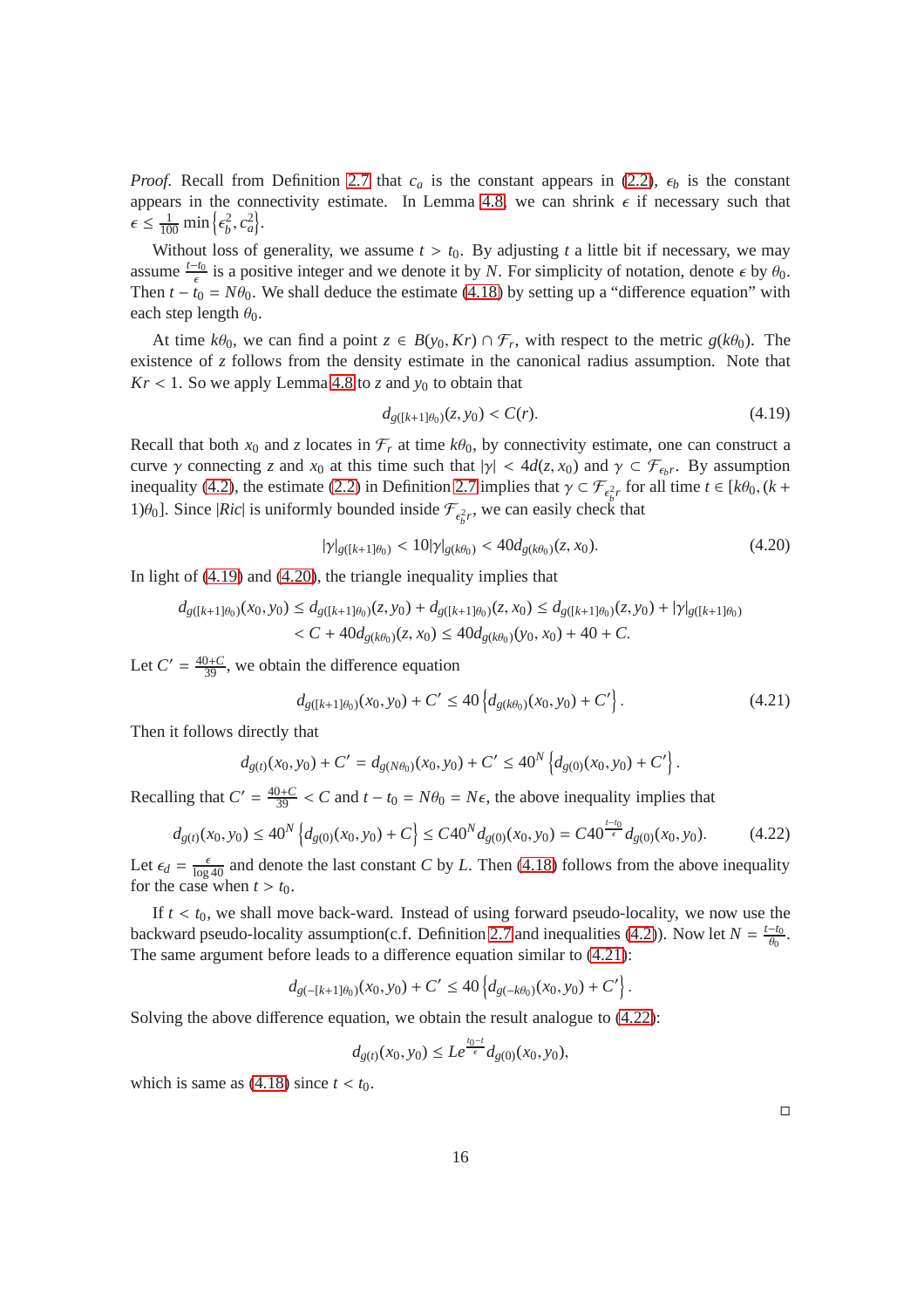After we obtain the rough estimate, we shall improve them by using the condition that scalar curvature is very small. This is not surprising since if this quantity is precisely zero, then the flow is static, i.e.,  $Ric = 0$  and we have everything same as the model space. When scalar curvature is small, there should exist an "almost" version. Similar ideas can also be found in Chen-Wang [\[8\]](#page-27-3), [\[11\]](#page-28-0), and Tian-Wang [\[18\]](#page-28-9). For simplicity of notations, we define

<span id="page-16-3"></span>
$$
S \triangleq \sup_{M \times [-T,T]} |R|.
$$
\n(4.23)

**Lemma 4.10** (**Curvature estimates**). *There exist a big constant*  $C = C(m, \kappa)$  *and a small constant c* = *c*(*m*, κ) *with the following properties.*

*Suppose*  $\mathbf{vr}(x_0, t_0) = r$ *. For every*  $(x, t) \in B_{g(0)}(x_0, cr) \times [-c^2r^2, c^2r^2]$ , we have

<span id="page-16-1"></span><span id="page-16-0"></span>
$$
|Rm|(x,t) < Cr^{-2},\tag{4.24}
$$

<span id="page-16-2"></span>
$$
|Ric|(x,t) < Cr^{-1}\sqrt{S},\tag{4.25}
$$

*Proof.* The Riemannian curvature estimate [\(4.24\)](#page-16-0) follows directly from the canonical assumption and the fact  $\mathbf{vr}(x_0, t_0) = r$ . Hence, we only need to show [\(4.25\)](#page-16-1). Without loss of generality, we choose  $c = \frac{c_a}{1000}$  $\frac{c_a}{1000m}$ , the constant in Definition [2.4,](#page-6-0) and rescale the flow such that  $cr = 1$ . By scaling properties, it suffices to show that

$$
|Ric|(x,t) \le C\sqrt{S}, \quad \forall (x,t) \in B_{g(0)}(x_0,1) \times [-1,1]. \tag{4.26}
$$

The proof [\(4.26\)](#page-16-2) is almost the same as that of Theorem 3.2 of [\[19\]](#page-28-10). We repeat the basic steps of the argument here for the convenience of the readers. In fact, according to our choice of *c*, it is clear that

$$
|Rm|(x,t) \le \frac{1}{m^2}, \quad inj(x,t) \ge 100, \quad \forall x \in B_{g(0)}(x_0, 4), \quad t \in [-16, 16]. \tag{4.27}
$$

Actually, from the evolution equation of scalar curvature and Moser iteration(c.f. Theorem 3.2 of [\[19\]](#page-28-10)), we have

$$
\sup_{B_{g(0)}(x_0,1)\times[-1,1]}|Ric| \le C(m)\left\{\int_{-2}^2 \int_{B_{g(0)}(x_0,2)}|Ric|^2d\mu dt\right\}^{\frac{1}{2}}.
$$
\n(4.28)

Then we can follow the calculation from inequality (37) to inequality (39) of [\[19\]](#page-28-10) to obtain

$$
\int_{t_1}^{t_2} \int_{B_{g(0)}(x_0,2)} 2|Ric|^2 d\mu dt \leq C \left\{ \left. \int_W |R| d\mu \right|_{t_2} + \left. \int_W |R| d\mu \right|_{t_1} + \int_{t_1}^{t_2} \int_W |R| d\mu dt \right\},
$$

where *W* = *B*<sub>*g*(0)</sub>(*x*<sub>0</sub>, 3). Recall that [−2, 2] ⊂ [*t*<sub>1</sub>, *t*<sub>2</sub>] ⊂ [−3, 3]. Plugging [\(4.23\)](#page-16-3) into the above inequality, we have

$$
\int_{-2}^{2} \int_{B_{g(0)}(x_0,2)} 2|Ric|^2 d\mu dt \leq \int_{t_1}^{t_2} \int_{B_{g(0)}(x_0,2)} 2|Ric|^2 d\mu dt \leq CS.
$$

Then [\(4.26\)](#page-16-2) follows from [\(4.28\)](#page-16-4) and the above inequality.  $\Box$ 

<span id="page-16-4"></span>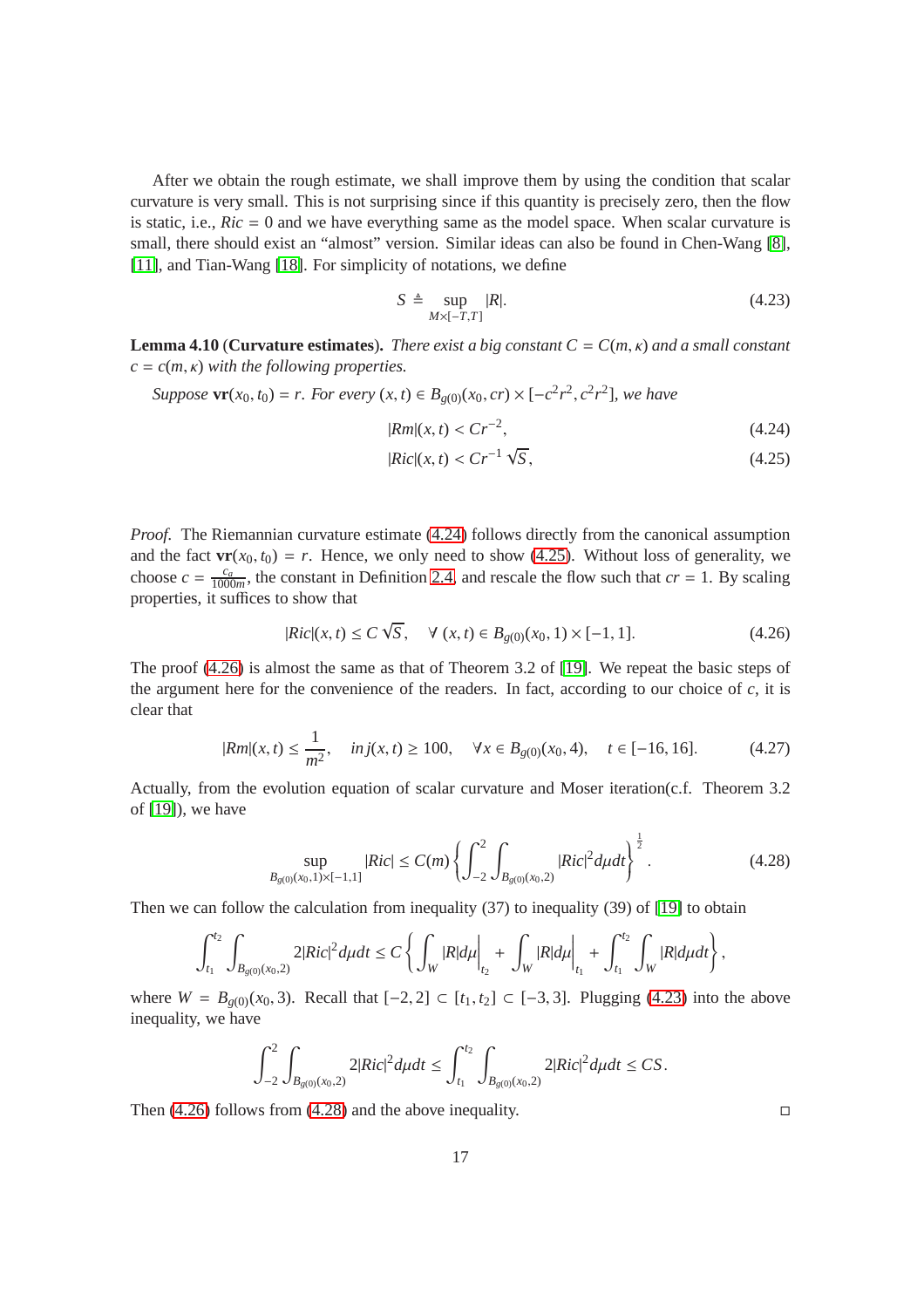

Figure 5: Precise estimate of balls on uniformly regular domains

**Remark 4.11.** *The Ricci curvature estimate*  $(4.25)$  *is the so called estimate of the type*  $|Ric| \le$  $\sqrt{|Rm||R|}$  with  $|Rm|$  being regarded as  $\frac{1}{r}$  for some regularity scale r. Such notation was already *used in Chen-Wang [\[11\]](#page-28-0). For example, the comments in section 5.1 of Chen-Wang [\[11\]](#page-28-0), after the Minkowski-dimension estimate of the singular set. This estimate originates from Wang [\[19\]](#page-28-10) and was further developed and applied in Tian-Wang [\[18\]](#page-28-9) and Chen-Wang [\[11\]](#page-28-0).*

**Lemma 4.12** (**Long-time precise distance estimate—weak version**)**.** *There is a big constant*  $C = C(m, \kappa)$  *with the following properties.* 

*Suppose*  $\mathbf{vr}(x_0, t) \ge r$  *for each*  $t \in [-T + 1, T - 1]$ *, then we have* 

$$
B_{g(t_2)}\left(x_0, \frac{r}{4K}\right) \subset B_{g(t_1)}\left(x_0, \frac{r}{2K}\right) \subset B_{g(t_2)}\left(x_0, \frac{r}{K}\right), \quad \forall \ t_1, t_2 \in [-T+1, T-1],\tag{4.29}
$$

*whenever*

<span id="page-17-4"></span><span id="page-17-3"></span><span id="page-17-2"></span><span id="page-17-1"></span><span id="page-17-0"></span>
$$
S < \frac{r^2}{CT^2}.\tag{4.30}
$$

*Proof.* Without loss of generality, we can assume  $t_1 < t_2$ . We shall show the second part of [\(4.29\)](#page-17-0). The proof of the first part of [\(4.29\)](#page-17-0) is identical and we leave it as an excercise for interested readers. To be more precise, we want to prove

$$
B_{g(t_1)}\left(x_0, \frac{r}{2K}\right) \subset B_{g(t_2)}\left(x_0, \frac{r}{K}\right). \tag{4.31}
$$

Suppose [\(4.31\)](#page-17-1) was wrong, then there exists  $s_0 \in (t_1, t_2)$  such that

$$
B_{g(t_1)}\left(x_0, \frac{r}{2K}\right) \subset B_{g(t)}\left(x_0, \frac{r}{K}\right), \quad \forall \ t \in (t_1, s_0),\tag{4.32}
$$

$$
\partial B_{g(t_1)}\left(x_0, \frac{r}{2K}\right) \cap \partial B_{g(s_0)}\left(x_0, \frac{r}{K}\right) \neq \emptyset. \tag{4.33}
$$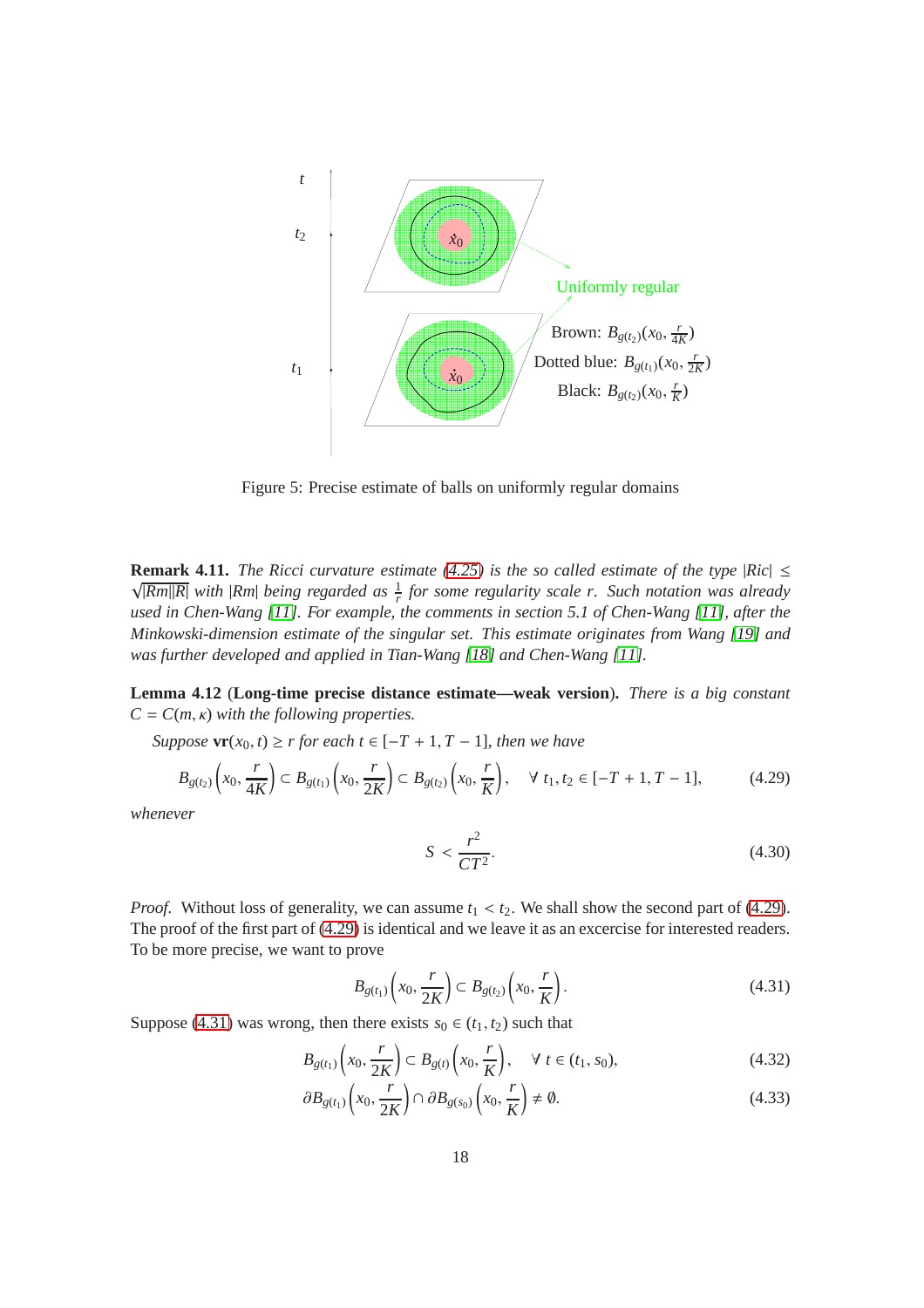At time *s*<sub>0</sub>, we can find a point  $y_0 \in \partial B_{g(t_1)}(x_0, \frac{r}{2l})$  $\frac{r}{2K}$ ) ∩  $\partial B_{g(s_0)}(x_0, \frac{r}{K})$  $\frac{r}{K}$ ). Let  $\gamma$  be a shortest geodesic connecting  $x_0$  and  $y_0$ , under the metric  $g(t_1)$ . Recall that  $\mathbf{vr}(x_0, t) \ge r$  for each  $t \in [-T + 1, T_1]$ . Then the combination of [\(4.32\)](#page-17-2) and the Ricci curvature estimate [\(4.25\)](#page-16-1) implies that

$$
|Ric|(x,t) < Cr^{-1}\sqrt{S}, \quad \forall \ x \in \gamma, \ t \in (t_1, s_0).
$$

Since metrics evolove by  $-2Ric$ , we can estimate the length of  $\gamma$  under the metric *g*(*s*<sub>0</sub>) by

$$
|\gamma|_{g(s_0)} \leq e^{Cr^{-1}\sqrt{S}(s_0-t_1)}|\gamma|_{g(t_1)} = e^{Cr^{-1}\sqrt{S}(s_0-t_1)} \cdot \frac{r}{2K}.
$$

On the other hand, under the metric *g*(*s*<sub>0</sub>),  $\gamma$  is a curve connecting *x*<sub>0</sub> to a point  $y_0 \in \partial B_{g(s_0)}(x_0, \frac{r}{k})$  $\frac{r}{K}$ ), by [\(4.33\)](#page-17-3). This means that

$$
|\gamma|_{g(s_0)} \geq \frac{r}{K}.
$$

Combining the previous two inequalities, we have

$$
Cr^{-1}\sqrt{S}(s_0 - t_1) \ge \log 2, \quad \Rightarrow \quad S \ge \frac{1}{C(s_0 - t_1)^2}r^2 \ge \frac{1}{CT^2}r^2,
$$

which contradicts [\(4.30\)](#page-17-4). Therefore, [\(4.31\)](#page-17-1) holds for each  $t_2 \in (t_1, T - 1)$ .

For static Ricci flow, the volume ratio of a fixed sized geodesic ball does not move along time. In the following, we shall show an "almost" version of this property, under the condition that the scalar curvature is very small and the center point is uniformly regular. The key is the decomposition of space under the assumption [\(4.2\)](#page-9-0) and the delicate application of curvature estimates in Lemma [4.10.](#page-16-1)

**Proposition 4.13** (**Gromov-type volume estimate**). *There is an*  $\epsilon = \epsilon(m, \kappa, r, T_0)$  *with the following properties.*

*Suppose*  $x_0$  ∈  $\mathcal{F}_{\frac{r}{K}}(M, t)$  *for each*  $t \in [t_1, t_2]$  ⊂  $[t_1, t_1 + T_0]$  ⊂  $[-T + 1, T - 1]$ *, Kr* << 1*. If*  $x_0 \in \mathcal{F}_{Kr}(M, t_1)$ *, then we have* 

$$
\frac{|B_{g(t_2)}(x_0, r)|_{g(t_2)}}{|B_{g(t_1)}\left(x_0, e^{-\frac{\delta_0}{100m}}r\right)|_{g(t_1)}} \ge e^{-\frac{\delta_0}{100}},\tag{4.34}
$$

*whenever*  $S < \epsilon$ *. Similarly, if*  $x_0 \in \mathcal{F}_{Kr}(M, t_2)$ *, then we have* 

$$
\frac{|B_{g(t_1)}(x_0, r)|_{g(t_1)}}{|B_{g(t_2)}(x_0, e^{-\frac{\delta_0}{100m}}r)|_{g(t_2)}} \ge e^{-\frac{\delta_0}{100}},
$$
\n(4.35)

*whenever*  $S \leq \epsilon$ *.* 

*Proof.* We shall first prove [\(4.34\)](#page-18-0). Without loss of generality, we assume  $t_1 = 0$ .

Recall *K* is a universal large constant such that whenever  $x \in \mathcal{F}_r$ , we have  $|Rm| \leq K^2 r^{-2}$ , injectivity radius bounded from below by  $K^{-1}r$  in  $B(x, K^{-1}r)$  and the volume ratio of the ball

<span id="page-18-1"></span><span id="page-18-0"></span>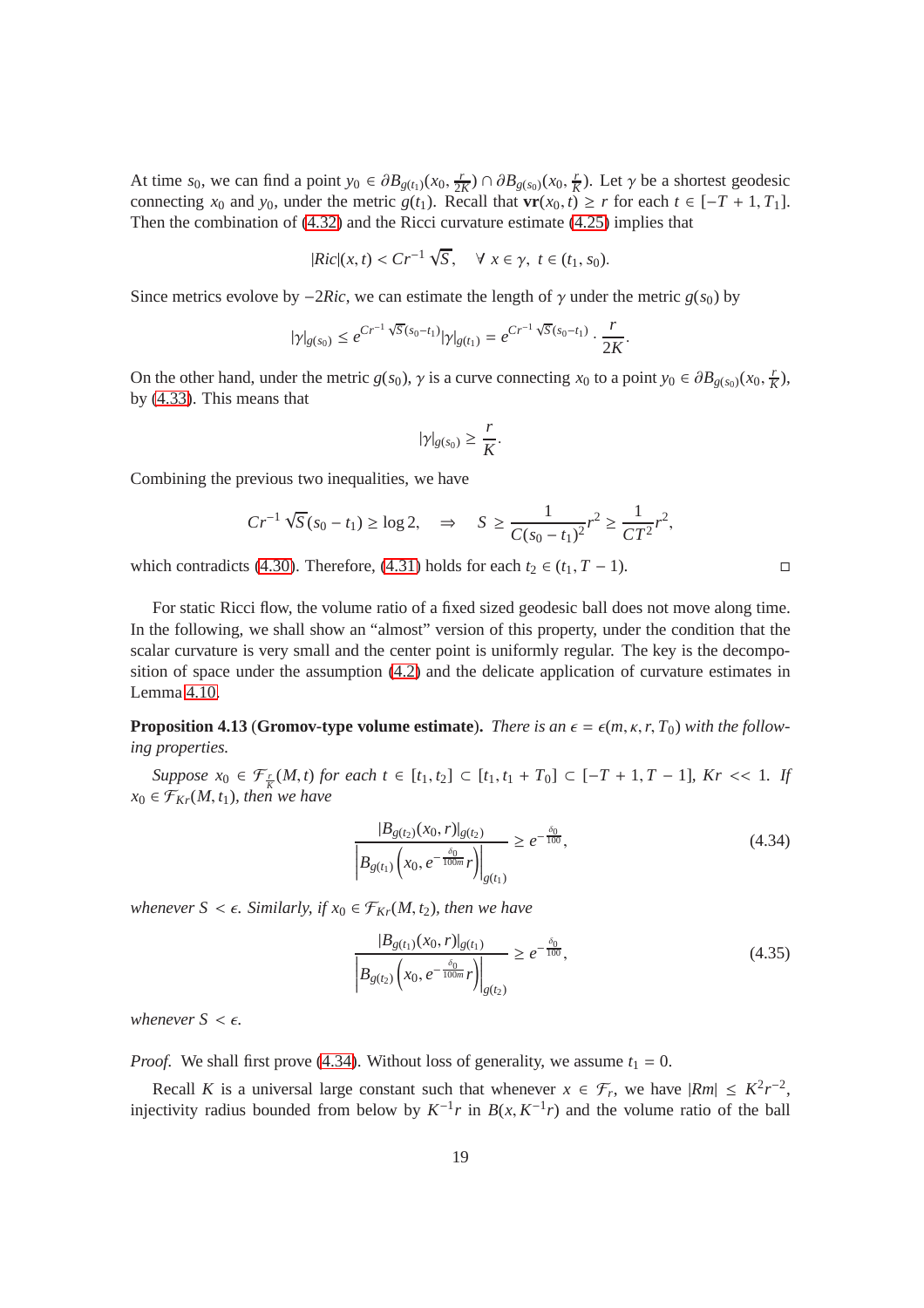$B(x, K^{-1}r)$  is at least  $\omega_m\left(1-\frac{\delta_0}{100}\right)$ . Furthermore, by adjusting *K* if necessary, we can also make the following property holds, due to the two-sided pseudo-locality assumption(c.f. Definition [2.7\)](#page-7-1). If  $x \in \mathcal{F}_{Kr}(M, t)$ , then  $x \in \mathcal{F}_r(M, s)$  for each  $0 \le s \le r^2$ .

Fix  $\xi \ll \frac{r}{K}$ . We shall estimate the set whose time-line  $\{(x, t)|0 = t_1 \le t \le t_2\}$  avoids the very singular part. For this purpose, we decompose the time period into  $N = \frac{t_2 - t_1}{\xi^2}$  equal parts with each part has length  $\xi$ . Note that by adjusting  $\xi$  a little bit, this can always be done. For each integer  $j \in \{0, 1, 2, \dots, N\}$ , we define a set  $\mathbf{B}_j \triangleq \{x \in M | \text{ver}(x, j\xi^2) < K\xi \}$  at time slice  $t = j\xi^2$ . If  $y \in \mathcal{F}_{K\xi}(j\xi^2)$ , then  $y \in \mathcal{F}_{\xi}(j\xi^2 + s)$  for each  $0 \le s \le \xi^2$ . In other words, regularity scale cannot drop too quickly. Then we define a "bad subset"

$$
\mathbf{B} \triangleq \left\{ \cup_{j=0}^N \mathbf{B}_j \right\} \cap B_{g(0)}(x_0, r) = \cup_{j=0}^N \left\{ \mathbf{B}_j \cap B_{g(0)}(x_0, r) \right\}.
$$

Since  $\xi \ll K^{-1}r$ , according to assumption,  $x_0 \notin \mathbf{B}$ . If  $\partial \mathbf{B} \cap B_{g(0)}(x_0, r) = \emptyset$ , then we shall obtain the desired result directly. Therefore, we assume  $\partial \mathbf{B} \cap B_{g(0)}(x_0, r) \neq \emptyset$ . We observe that  $\partial \mathbf{B} \cap B_{g(0)}(x_0, r)$ cannot be too far away from *x*<sub>0</sub> under the metric *g*(*t*). Actually, let  $y \in \partial \mathbf{B} \cap B_{g(0)}(x_0, r)$ , then we have

<span id="page-19-0"></span>
$$
y \in \mathcal{F}_{\xi}(t), \quad \forall \ t \in [0, t_2].
$$

By Lemma [4.10,](#page-16-1) we have Ricci curvature estimate of  $(y, t)$ . Note that  $x_0 \in \mathcal{F}_{\frac{r}{K}}(M, t)$  for each *t* ∈ [0, *t*<sub>2</sub>]. Since  $y \text{ } \in B_{g(0)}(x_0, r) \cap \partial \mathbf{B}$ , it is clear that  $d_{g(0)}(x_0, y) < r$ . Therefore, Lemma [4.9](#page-14-0) applies and we have

$$
d_{g(t)}(y, x_0) < Ce^{\frac{t}{\epsilon_d}} \left\{ d_{g(0)}(y, x_0) + 1 \right\} < 2Ce^{\frac{t_2}{\epsilon_d}} \le 2Ce^{\frac{T_0}{\epsilon_d}} \tag{4.36}
$$

By [\(4.25\)](#page-16-1) and the fact that *S* is very small, we have

$$
\int_0^t |Ric|(y,s)ds < C\xi^{-1}\sqrt{S}t \le C\xi^{-1}\sqrt{S}T_0 < \log 2.
$$

Applying evolution equation of the Ricci flow, the above inequality implies the metric equivalence

$$
0.5g(y,0) \le e^{-CT_0\xi^{-1}\sqrt{S}}g(y,0) \le g(y,t) \le e^{CT_0\xi^{-1}\sqrt{S}}g(y,0) \le 2g(y,0),\tag{4.37}
$$

for  $y \in \overline{B_{g(0)}(x_0, r) \setminus \mathbf{B}}$  and  $t \in [0, t_2]$ .

Note that  $\partial \mathbf{B} \subset \bigcup_{j=0}^{N} \partial \mathbf{B}_j$  is  $(m-1)$ -dimensional, by perturbing  $\xi$  if necessary. We continue to estimate the  $(m - 1)$ -dimensional Hausdorff measure of  $\partial$ **B**. Note that

$$
|\partial \mathbf{B}|_{g(0)} \leq 2^{m-1} \sum_{j=0}^N \left| \partial \mathbf{B}_j \cap B_{g(j\xi^2)}(x_0,\rho) \right|_{g(j\xi^2)},
$$

where  $\rho = 2Ce^{\frac{T_0}{\epsilon_d}}$ , as in inequality [\(4.36\)](#page-19-0). Applying Corollary [4.7,](#page-14-2) we obtain for each *j* the estimate

$$
\left|\partial\mathbf{B}_j\cap B_{g(j\xi)}(x_0,\rho)\right|_{g(j\xi)} < C\xi^{2p_0-1}
$$

<span id="page-19-1"></span>.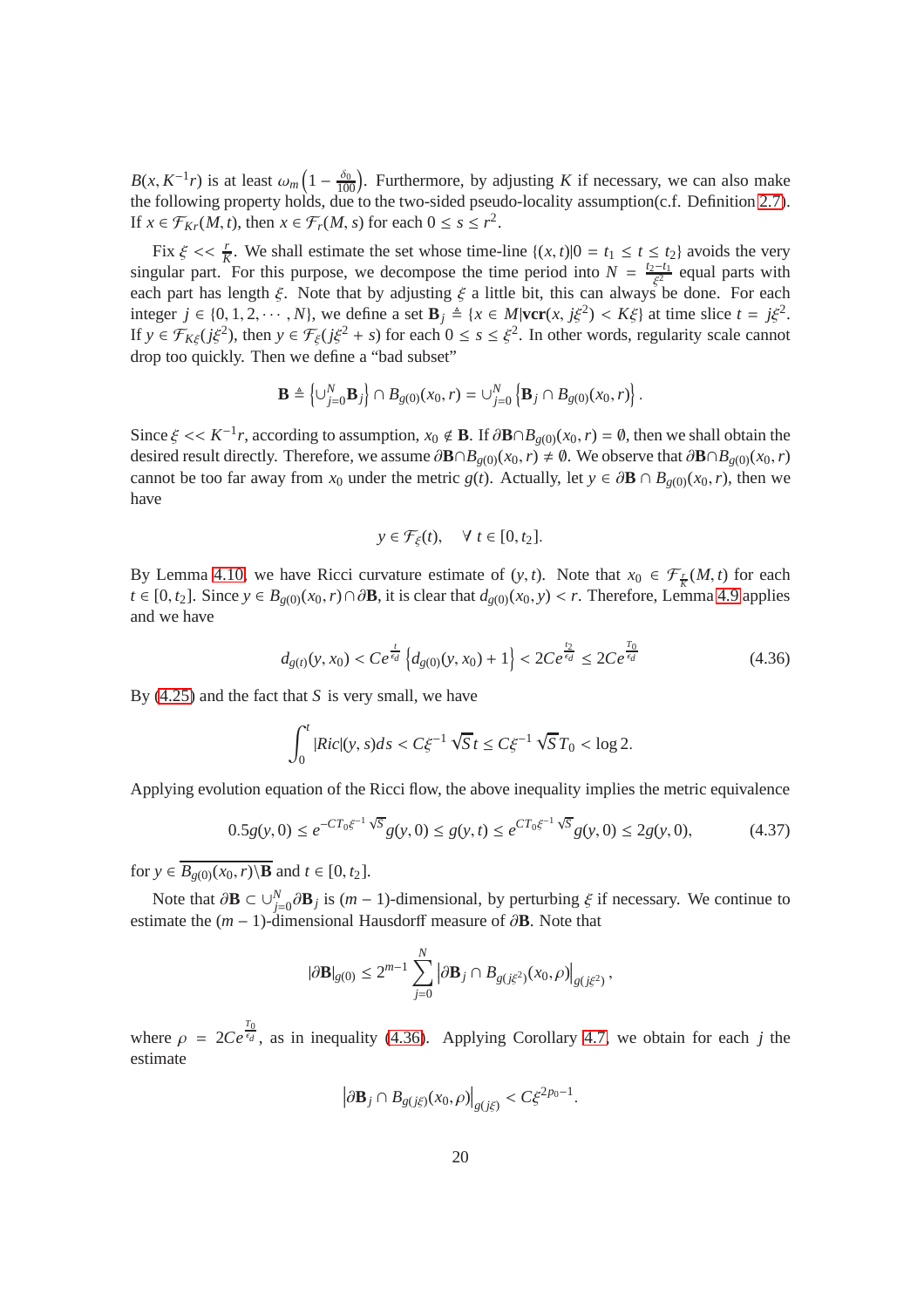Summing all the *j*-terms together and recalling  $N = \frac{t_2}{c^2}$  $\frac{t_2}{\xi^2}$ , we obtain

$$
|\partial \mathbf{B}|_{g(0)} < Ct_2 \xi^{2p_0 - 3} \le CT_0 \xi^{2p_0 - 3}.\tag{4.38}
$$

According to the conditions of this proposition,  $x_0 \in \mathcal{F}_k^r(M, t)$  for all  $t \in [0, T_0]$ . By Lemma [4.12,](#page-17-4) we have

<span id="page-20-5"></span>
$$
B_{g(0)}\left(x_0, \frac{r}{2K^2}\right) \cap \mathbf{B} = \emptyset,
$$

whenever *S* is very small. Note that in the ball  $B_{g(0)}(x_0, K^{-2}r)$ , we have curvature bound  $|Rm| \le$  $K^4 r^{-2}$ . Let  $\Omega_\xi$  be the subset of the unit sphere of  $T_{x_0} M$  (with respect to the metric *g*(0)) such that the unit speed geodesics coming out of  $\Omega_{\xi}$  hit some points in **B** before it escape  $B_{g(0)}(x_0, r)$ . Recall that by Ricci curvature estimate [\(4.25\)](#page-16-1), we have  $|Ric| < Cr^{-1}\sqrt{S} < \frac{1}{100}$  since *S* is chosen very small. By Gromov-Bishop comparison, weighted area element is almost non-increasing along each shortest geodesic. It follows that

<span id="page-20-0"></span>
$$
|\Omega_{\xi}|_{\mathcal{H}^{m-1}} \le C \left(\frac{\xi}{r}\right)^{2p_0 - 3}.\tag{4.39}
$$

Therefore, for every direction  $\theta \in S^{m-1} \setminus \Omega_{\xi}$ , the geodesic (at time  $t = 0$ ) starting from  $\theta$  will continue to  $\partial B_{g(0)}(x_0, r)$  without hitting **B**. In other words, if we denote the unit speed geodesic starting from  $\theta$  by  $\gamma_{\theta}$ , then we have  $\gamma_{\theta}(s) \notin \mathbf{B}$  for each  $s \in [0, r]$ . By the precise metric equivalence estimate [\(4.37\)](#page-19-1), we have

$$
|\gamma_{\theta}|_{g(t_2)} \le e^{Ct_2\xi^{-1}\sqrt{S}} |\gamma_{\theta}|_{g(0)} \le e^{CT_0\xi^{-1}\sqrt{S}} |\gamma_{\theta}|_{g(0)} = e^{CT_0\xi^{-1}\sqrt{S}} L.
$$
  

$$
D \triangleq \left\{ x \in B_{g(0)}(x_0, r) \big| x = \gamma_{\theta}(s) \text{ for some } \theta \in S^{m-1} \setminus \Omega_{\xi}, \ s \in \left[0, e^{-CT_0\xi^{-1}S} r\right] \right\}. \text{ Then } \nabla \cdot \nabla \cdot \nabla \cdot \nabla \cdot \nabla \cdot \nabla \cdot \nabla \cdot \nabla \cdot \nabla \cdot \nabla \cdot \nabla \cdot \nabla \cdot \nabla \cdot \nabla \cdot \nabla \cdot \nabla \cdot \nabla \cdot \nabla \cdot \nabla \cdot \nabla \cdot \nabla \cdot \nabla \cdot \nabla \cdot \nabla \cdot \nabla \cdot \nabla \cdot \nabla \cdot \nabla \cdot \nabla \cdot \nabla \cdot \nabla \cdot \nabla \cdot \nabla \cdot \nabla \cdot \nabla \cdot \nabla \cdot \nabla \cdot \nabla \cdot \nabla \cdot \nabla \cdot \nabla \cdot \nabla \cdot \nabla \cdot \nabla \cdot \nabla \cdot \nabla \cdot \nabla \cdot \nabla \cdot \nabla \cdot \nabla \cdot \nabla \cdot \nabla \cdot \nabla \cdot \nabla \cdot \nabla \cdot \nabla \cdot \nabla \cdot \nabla \cdot \nabla \cdot \nabla \cdot \nabla \cdot \nabla \cdot \nabla \cdot \nabla \cdot \nabla \cdot \nabla \cdot \nabla \cdot \nabla \cdot \nabla \cdot \nabla \cdot \nabla \cdot \nabla \cdot \nabla \cdot \nabla \cdot \nabla \cdot \nabla \cdot \nabla \cdot \nabla \cdot \nabla \cdot \nabla \cdot \nabla \cdot \nabla \cdot \nabla \cdot \nabla \cdot \nabla \cdot \nabla \cdot \nabla \cdot \nabla \cdot \nabla \cdot \nabla \cdot \nabla \cdot \nabla \cdot \nabla \cdot \nabla \cdot \nabla \cdot
$$

Define a set *D*  $\left\{ x \in B_{g(0)}(x_0, r) \right\}$  $x = \gamma_{\theta}(s)$  for some  $\theta \in S$  $\setminus \Omega_{\xi}, s \in [0, e^{-CT_0\xi^{-1}S}r]$ we have

<span id="page-20-1"></span>
$$
D \subset B_{g(T_0)}(x_0, r). \tag{4.40}
$$

Recall that  $t_1 = 0$  and we have  $x_0 \in \mathcal{F}_{Kr}(M, 0)$ . It follows from the fact  $Kr \ll 1$ , scr  $\geq 1$  and the improving regularity property in Definition [2.4](#page-6-0) that we have curvature bound

$$
|Rm|(x,0) \le r^{-2}, \quad \forall \ x \in B_{g(0)}(x_0,r).
$$

By [\(4.39\)](#page-20-0) and the above curvature bound at time  $t = 0$ , we see that

$$
|D|_{g(0)} \ge \left| B_{g(0)} \left( x_0, e^{-CT_0 \xi^{-1} \sqrt{S}} r \right) \right|_{g(0)} - C r^{3-2p_0} \xi^{2p_0 - 3}.
$$
 (4.41)

Since the volume element evolves by  $-R$ , it follows from  $|R|$  ≤ *S* that

<span id="page-20-4"></span><span id="page-20-3"></span><span id="page-20-2"></span>
$$
|D|_{g(t_2)} \ge e^{-CT_0\xi^{-1}S} |D|_{g(0)}.
$$
\n(4.42)

Combining [\(4.40\)](#page-20-1), [\(4.41\)](#page-20-2) and [\(4.42\)](#page-20-3), we obtain

$$
\left| B_{g(t_2)}(x_0, r) \right|_{g(t_2)} \ge |D|_{g(t_2)} \ge e^{-CT_0\xi^{-1}S} |D|_{g(0)}
$$
  
 
$$
\ge e^{-CT_0\xi^{-1}S} \left\{ \left| B_{g(0)} \left( x_0, e^{-CT_0\xi^{-1}\sqrt{S}} r \right) \right|_{g(0)} - C r^{3-2p_0} \xi^{2p_0 - 3} \right\}. \tag{4.43}
$$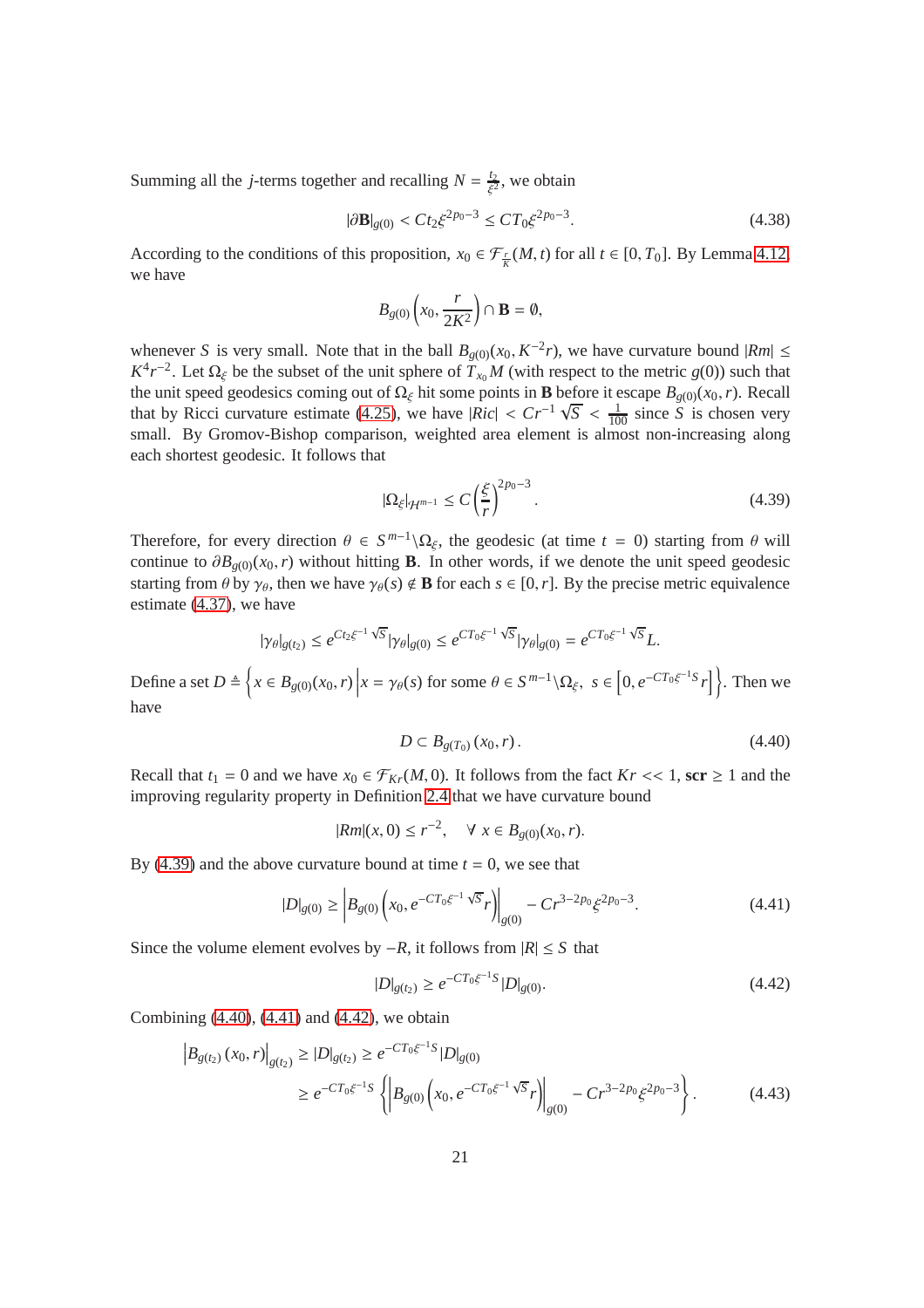We can choose  $\xi$  small such that  $Cr^{3-m-2p_0}\xi^{2p_0-3} << \frac{\delta_0^m}{1000^m}$ , then choose *S* very small such that  $CT_0 \xi^{-1} \sqrt{S} \ll \frac{\delta_0}{100m}$ . Note that

$$
\begin{split} & \left| B_{g(0)} \left( x_0, e^{-CT_0 \xi^{-1} \sqrt{S}} r \right) \right|_{g(0)} - C r^{3-2p_0} \xi^{2p_0 - 3} \\ &= \left| B_{g(0)} \left( x_0, e^{-\frac{\delta_0}{100m}} r \right) \right|_{g(0)} + \left| B_{g(0)} \left( x_0, e^{-CT_0 \xi^{-1} \sqrt{S}} r \right) \backslash B_{g(0)} \left( x_0, e^{-\frac{\delta_0}{100m}} r \right) \right|_{g(0)} - C r^{3-2p_0} \xi^{2p_0 - 3} \\ &\ge \left| B_{g(0)} \left( x_0, e^{-\frac{\delta_0}{100m}} r \right) \right|_{g(0)}. \end{split} \tag{4.44}
$$

Let us explain why the last inequality in [\(4.44\)](#page-21-2) holds. Actually, since  $Cr^{3-m-2p_0} \xi^{2p_0-3} \ll \frac{\delta_0^m}{1000^m}$  $\delta_0$  $\frac{\delta_0}{1000m}$ , we know the set  $B_{g(0)}(x_0, e^{-CT_0\xi^{-1}\sqrt{S}}r) \ B_{g(0)}(x_0, e^{-\frac{\delta_0}{100}}r)$  contains a geodesic ball of radius  $\delta_0$  $\frac{\delta_0}{1000m}$ , whose volume is at least  $\kappa \left( \frac{\delta_0 r}{1000} \right)$  $\frac{\delta_0 r}{1000 m}$ <sup>m</sup>. Therefore, the sum of last two terms in the line above  $(4.44)$  is positive. Consequently,  $(4.34)$  follows from the combination of  $(4.43)$  and  $(4.44)$ .

The proof of [\(4.35\)](#page-18-1) is almost the same as [\(4.34\)](#page-18-0). For this reason, we only sktech the basic steps. We define a "bad set"  $\tilde{\mathbf{B}}$  at time  $t_2$  as the "projection" of the bad sets  $\tilde{\mathbf{B}}_j$ 's, depending on the "step length"  $\xi$ . Applying Lemma [4.9](#page-14-0) backwardly, we obtain  $d_{g(t_2)}(x_0, \partial \mathbf{\hat{B}})$  is uniformly bounded. Due to the density estimate in Corollary [4.7,](#page-14-2) we then obtain that the "projection" of  $\partial \mathbf{\tilde{B}}$  onto  $B_{g(t_2)}(x_0, 1)$  is an  $(m-1)$ -dimensional set whose  $(m-1)$ -dimensional Hausdorff measure is bounded by  $Cr^{3-2p_0}\xi^{2p_0-3}$ . According to Bishop-Gromov comparison, this means that "most" shortest geodesics starting from  $x_0$  at time  $t_2$  will be away from the "bad set" for each  $t \in [t_1, t_2]$ . Such geodesics can be detected at time  $t_1$  with length almost not changed and consequently are contained in the almost unit geodesic ball at time *t*1. Same as the steps from [\(4.39\)](#page-20-0) to [\(4.44\)](#page-21-2), we obtain that the volume ratio of unit geodesic ball at time  $t_1$  is at least almost the same as the volume ratio of unit geodesic ball at time  $t_2$ . To be more precise, we have  $(4.35)$  holds.

<span id="page-21-2"></span><span id="page-21-0"></span> $\Box$ 

<span id="page-21-1"></span>**Remark 4.14** (**Why high codimension is important**)**.** *From the proof of Proposition [4.13,](#page-18-1) in particular inequality [\(4.38\)](#page-20-5), the condition*  $p_0 > 1.5$  *is essentially used(* $p_0 > 1$  *is good with further e*ff*orts). Therefore, the singular set in each conifold has high Minkowski codimension is of essential importance. However, in the K¨ahler case, the codimension-four is automatic. In the real case, it holds due to the work of Cheeger-Naber [\[6\]](#page-27-5).*

**Proposition 4.15** (Weak long-time two-sided pseudo-locality). *There is an*  $\epsilon = \epsilon(m, \kappa, r, T_0)$ *with the following properties.*

*Suppose M is a Ricci flow solution satisfying* [\(4.1\)](#page-9-1) *and* [\(4.2\)](#page-9-0)*. Suppose*  $0 < T_0 < T - 1$ *. Then we have*

$$
\mathcal{F}_{Kr}(M,0) \subset \bigcap_{-T_0 \le t \le T_0} \mathcal{F}_{\overline{K}}(M,t) \tag{4.45}
$$

*whenever*  $S \leq \epsilon$ *.*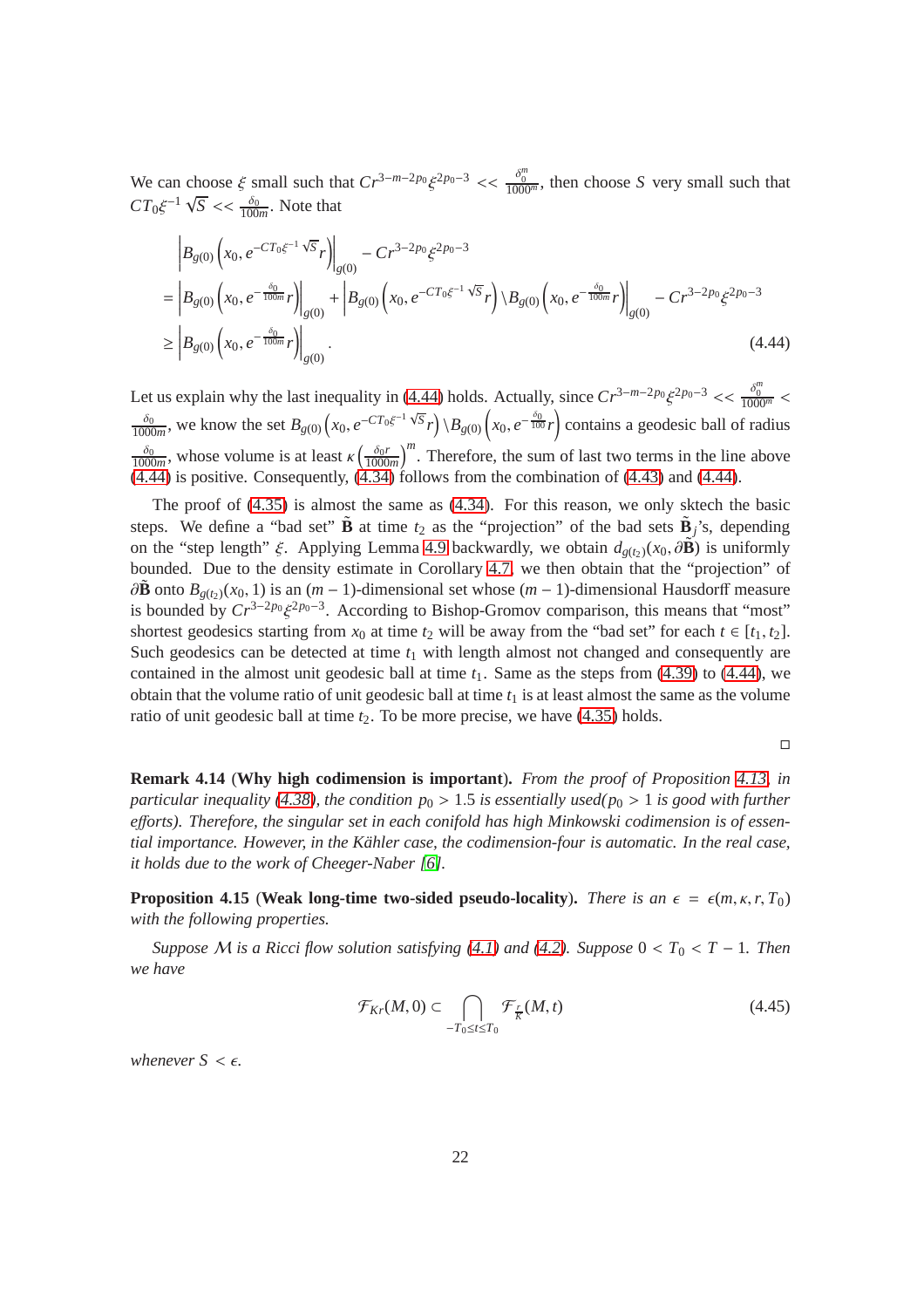*Proof.* Fix  $x_0 \in \mathcal{F}_{Kr}(M, 0)$ . Let *b* be the last time such that  $x_0 \in \bigcap \mathcal{F}_{\overline{K}}(M, t)$ . It suffices to show that *b*  $\geq T_0$ . Actually, if *b* < *T*<sub>0</sub>, then by inequality [\(4.34\)](#page-18-0) in Proposition [4.13,](#page-18-1) we have

$$
\left|B_{g(b)}(x_0,r)\right|_{g(b)} \geq e^{-\frac{\delta_0}{100}} \left|B_{g(0)}(x_0, e^{-\frac{\delta_0}{100}}r)\right|_{g(0)} \geq \left(1 - \frac{\delta_0}{50}\right) \omega_m r^m.
$$

Recall that  $\mathbf{vr}(x_0, 0) > Kr$ . Therefore, we have  $|B_{g(0)}(x_0, \rho)|_{g(0)} \geq \left(1 - \frac{\delta_0}{100}\right) \omega_m \rho^m$  for each  $\rho \in$  $(0, r)$ . Consequently, we have

$$
\omega_m^{-1} r^{-m} \left| B_{g(b)}(x_0, r) \right|_{g(b)} \ge e^{-\frac{\delta_0}{100}} \cdot \left( 1 - \frac{\delta_0}{100} \right) \cdot e^{-\frac{m\delta_0}{100m}} = e^{-\frac{\delta_0}{50}} \cdot \left( 1 - \frac{\delta_0}{100} \right) > 1 - \frac{\delta_0}{10}.
$$

Similarly, using inequality [\(4.35\)](#page-18-1) in Proposition [4.13,](#page-18-1) we obtain

$$
\omega_m^{-1} r^{-m} \left| B_{g(-b)}(x_0, r) \right|_{g(b)} > 1 - \frac{\delta_0}{10}.
$$

It follows that  $\mathbf{vr}(x_0, b) > r$  and  $\mathbf{vr}(x_0, -b) > r$ . By continuity of volume of geodesic balls in each Ricci flow, we know  $\mathbf{vr}(x_0, t) > r$  for a short time period beyond  $[-b, b]$ . This contradicts our assumption that *b* is the last time that  $x_0 \in \bigcap$ −*b*≤*t*≤*b*  $\mathcal{F}_{\overline{K}}(M, t)$ . Therefore, we have  $b \geq T_0$ , which means that  $(4.45)$  holds.

Proposition [4.15](#page-21-0) can be regarded as a weak two-sided long-time pseudo-locality. Here we use "weak" because the long-time regularity preserving only holds when the scalar curvature tends to zero.

**Proposition 4.16** (**Limit space-time with static regular part**)**.** *Suppose* M*<sup>i</sup> is a sequence of Ricci flows satisfying* [\(4.1\)](#page-9-1) *and* [\(4.2\)](#page-9-0) *and*  $S_i$  = sup  $\sup_{M_i \times [-T_i, T_i]} |R| \to 0$  *for some q* > 0*, x<sub>i</sub>* ∈ *M<sub>i</sub> and M<sub>i</sub>*×[-*T<sub>i</sub>*,*T<sub>i</sub>*] lim *i*→∞  $\mathbf{v}(\mathbf{x}_i, 0) > 0$ . Then by taking subsequence if necessary, we have

$$
(M_i, x_i, g_i(0)) \xrightarrow{\hat{C}^{\infty}} (\bar{M}, \bar{x}, \bar{g}).
$$
\n(4.46)

*Moreover, we have*

$$
(M_i, x_i, g_i(t)) \xrightarrow{\hat{C}^{\infty}} (\bar{M}, \bar{x}, \bar{g})
$$
\n(4.47)

*for every t*  $\in$   $(-\overline{T}, \overline{T})$ *, where*  $\overline{T} = \lim_{i \to \infty}$ *T<sup>i</sup>* > 0*. In particular, the limit space does not depend on time.*

*Proof.* By direct application of Proposition [4.15](#page-21-0) and the fact that  $\overline{M}$  is the closure of  $\mathcal{R}(\overline{M})$ , we obtain the convergence limits in [\(4.46\)](#page-22-0) and [\(4.47\)](#page-22-1) are the same. Therefore, we only need to show  $\overline{M} \in \widetilde{\mathcal{KS}}(n, \kappa)$ . However, after we obtain the fact that the limit does not depend on time, the proof of  $\overline{M} \in \widetilde{\mathcal{KS}}(n, \kappa)$  is exactly the same as that in section 4.3 of Chen-Wang [\[11\]](#page-28-0). We remark that the metric structure of  $\overline{M}$  is totally determined by its regular part, due to the high codimension of S and the rough connectivity of R. Moreover details can be found in Proposition 4.15 of section 4.3 of Chen-Wang [11]. 4.3 of Chen-Wang [\[11\]](#page-28-0).

<span id="page-22-1"></span><span id="page-22-0"></span>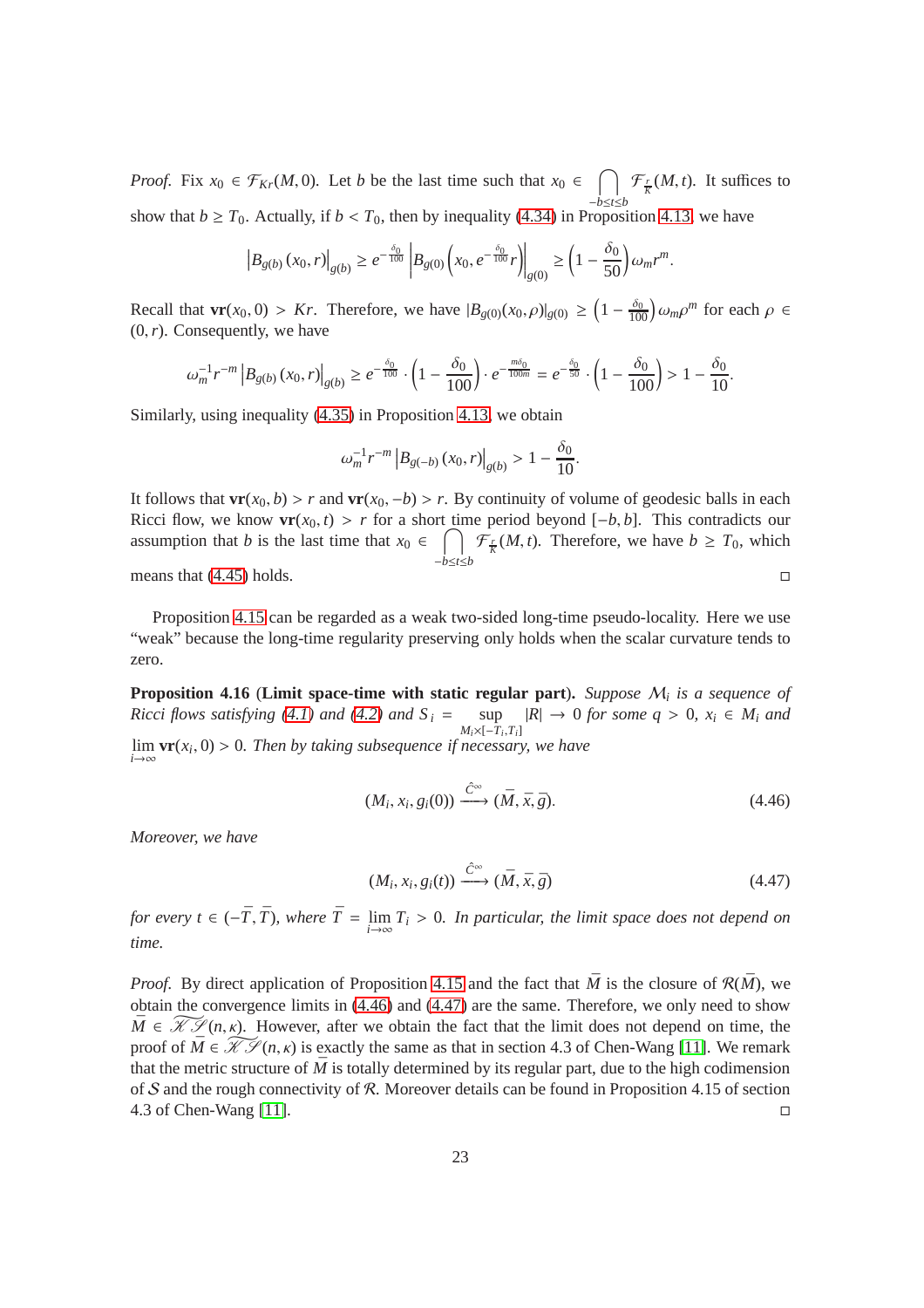In Proposition [4.16,](#page-22-1) we show that the limit flow exists and is static in the regular part, whenever we have  $S \to 0$ . It is possible that the limit points in the singular part S are moving as time evolves. In general, it is much harder to estimate the movement of points in S. However, for many applications, the movement of points  $S$  does not matter, due to the high-codimension of  $S$ . The regular part is a static Ricci flow solution. This fact is enough for us to apply the monotonicity of the Ricci flow to improve the regularity of the limit space.

**Corollary 4.17** (**Rough estimate of reduced distance**). *Suppose x, y*  $\in \mathcal{R}(\overline{M})$ . *Then* (*x*, 0) *and* (*y*, −1) *have the reduced distance bound*

$$
l((x,0),(y,-1)) < 100d^2(x,y).
$$

*Proof.* Note that  $\mathcal{R}(\bar{M}) \times (-\infty, \infty)$  is a static Ricci flow solution. By Proposition [4.1,](#page-10-0) we find a curve  $\gamma \subset \mathcal{R}(\bar{M})$  and  $|\gamma| < 3d(x, y)$ . We can parametrize  $\gamma$  such that  $\gamma(0) = x$ ,  $\gamma(1) = y$  and  $|\dot{\gamma}| \equiv 3d(x, y)$ . This curve can be lifted to a space-time curve  $\gamma$  connecting  $(x, 0)$  and  $(y, -1)$ , by setting  $\gamma(\tau) = (\gamma(s), -\tau)$ . Then we have

$$
\mathcal{L}(\gamma) = \int_0^1 \sqrt{\tau} (R + |\dot{\gamma}|^2) d\tau = \int_0^1 \sqrt{\tau} |\dot{\gamma}|^2 d\tau \leq \frac{2}{3} \cdot 9d^2 = 6d^2,
$$

which implies that

$$
l((x,0),(y,-1)) \le \frac{1}{2 \cdot \sqrt{1}} \mathcal{L}(\gamma) \le 3d^2(x,y) < 100d^2(x,y).
$$

Further details of more general case can be found in Lemma 4.21 of Chen-Wang [\[11\]](#page-28-0).

**Lemma 4.18** (**Most shortest reduced geodesics avoid high curvature part**)**.** *For every group of numbers*  $0 < \xi < \eta < 1 < H$ , there is a big constant  $C = C(n, A, \eta, H)$  and a small constant  $\epsilon = \epsilon(n, A, H, \eta, \xi)$  *with the following properties.* 

Let  $\Omega_{\xi}$  be the collection of points  $z \in M$  such that there exists a shortest reduced geodesic  $\beta$ *connecting* (*x*, 0) *and* (*z*, −1) *satisfying*

$$
\beta \cap \mathcal{D}_{\xi}(M,0) \neq \emptyset. \tag{4.48}
$$

*Then*

$$
|B_{g(0)}(x,H)\cap \mathcal{F}_{\eta}(M,0)\cap \Omega_{\xi}| < C\xi^{2p_0-1}
$$
\n(4.49)

*whenever*  $S \leq \epsilon$ *.* 

<span id="page-23-1"></span>*Proof.* Same as Lemma 4.22 of Chen-Wang [\[11\]](#page-28-0). □

**Lemma 4.19** (**Rough weak convexity by reduced geodesics**). *Suppose*  $\{(M_i^m, g_i(t)), -T_i \le t \le T_i\}$ *T*<sub>*i*</sub>} *is a sequence of Ricci flows satisfying [\(4.7\)](#page-10-2). Suppose*  $x_i \in M_i$ *. Let*  $(\overline{M}, \overline{x}, \overline{g})$  *be the limit space of*  $(M_i, x_i, g_i(0))$ , R *be the regular part of*  $\overline{M}$  *and*  $\overline{x} \in R$ *. Suppose*  $\overline{t} < 0$  *is a fixed number. Then every*  $(\bar{z}, \bar{t})$  *can be connected to*  $(\bar{x}, 0)$  *by a smooth reduced geodesic, whenever*  $\bar{z}$  *is away from a closed measure-zero set.*

<span id="page-23-0"></span>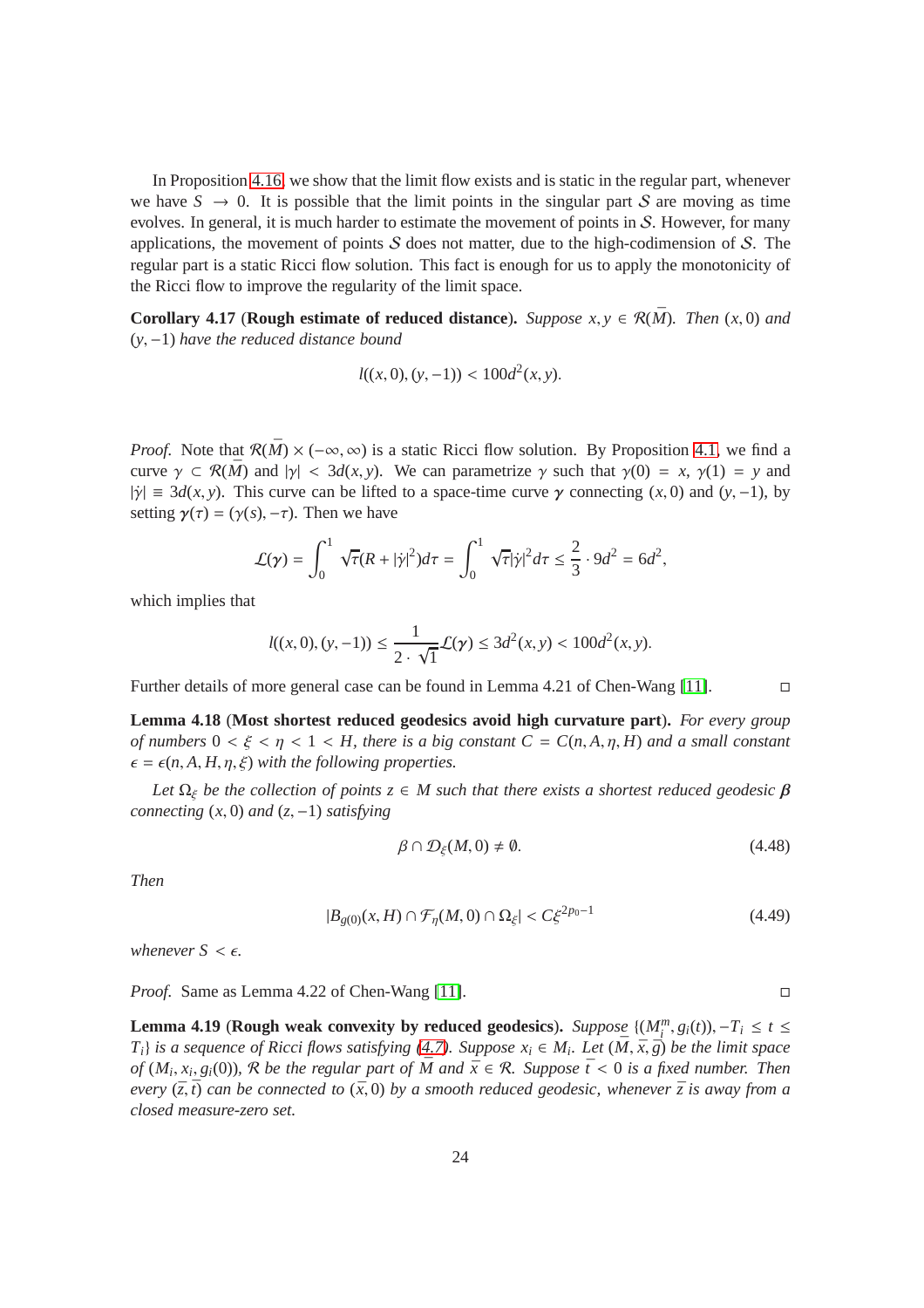*Proof.* Same as Lemma 4.23 of Chen-Wang [\[11\]](#page-28-0). It follows directly from the application of the estimates in Lemma [4.18.](#page-23-0)

<span id="page-24-1"></span>**Proposition 4.20** (**Weak convexity by Riemannian geodesics**)**.** *Same conditions as in Lemma [4.19.](#page-23-1) Then away from a measure-zero set, every point in*  $\mathcal R$  *can be connected to*  $\bar{x}$  *with a unique smooth shortest geodesic. Consequently,* R *is weakly convex.*

*Proof.* Same as Proposition 4.25 of Chen-Wang [\[11\]](#page-28-0). The weak convexity of R by Riemannian geodesics originates from weak convexity of  $\mathcal{R} \times (-1,0)$  by reduced geodesic, i.e., Lemma [4.19.](#page-23-1)  $\Box$ 

<span id="page-24-3"></span>With the "almost scalar-flat" condition [\(4.7\)](#page-10-2), we can improve the regularity of limit space  $\bar{M}$  in [\(4.4\)](#page-9-4) of Proposition [4.1.](#page-10-0)

**Proposition 4.21 (Metric structure of a blowup limit).** Suppose  $\{(M_i^m, x_i, g_i(t)), -T_i \le t \le T_i\}$  is *a sequence of Ricci flows satisfying* [\(4.2\)](#page-9-0) and [\(4.7\)](#page-10-2). Let  $(\bar{M}, \bar{x}, \bar{g})$  be the limit space of  $(M_i, x_i, g_i(0))$ . *Then*  $\overline{M}$  satisfies all the 6 defining properties of  $\overline{\mathcal{X}}\mathcal{L}(n,\kappa)$  except the Kähler condition.

*Proof.* Same as Theorem 4.31 of Chen-Wang [\[11\]](#page-28-0), where the full details are provided. Here we only sketch the key point. The proof consists of checking all the 6 defining properties of the model space  $\widetilde{\mathcal{KP}}(n,\kappa)$ . In particular, the properties 3, 4 and 5 in Definition [2.3](#page-5-2) are crucial. We remark that property 3, the weak convexity of  $R$ , follows from Proposition [4.20.](#page-24-1) Property 4, the high codimension of S, follows from Proposition [4.1.](#page-10-0) Property 5, the gap between regular and singular property, follows from the coincidence of volume density and reduced volume density on infinitesimal level(c.f. Theorem 2.63 of Chen-Wang [\[11\]](#page-28-0)), and the monotonicity of reduced volume.

<span id="page-24-4"></span>**Corollary 4.22.** *(c.f. Proposition 4.19 of Chen-Wang [\[11\]](#page-28-0)) Let*  $\overline{M} = \mathcal{R} \cup \mathcal{S}$  *be the limit space in [\(4.4\)](#page-9-4) of Proposition [4.1.](#page-10-0) Then every tangent space of*  $\overline{M}$  *is a metric cone and*  $\dim_{\mathcal{H}} S \leq m - 4$ *.* 

*Proof.* The metric cone property follows from the monotonicity of reduced volume or Perelman's local W-functional, as done in Theorem 4.18 of Chen-Wang [\[11\]](#page-28-0). By the metric cone property, the Hausdorff dimension of singularity is an integer number and satisfies [\(4.6\)](#page-10-0). Consequently, we have dim<sub>H</sub>  $S \leq m-4$ .

## **5 A priori estimate of scr**

**Proposition 5.1** (**Weak continuity of canonical radius and space-time canonical radius**)**.** *Sup*pose  $\{(M_i^n, x_i, g_i(t)), -T_i \le t \le T_i\}$  is a sequence of Kähler Ricci flows satisfying [\(4.2\)](#page-9-0) and [\(4.7\)](#page-10-2). *Then we have*

$$
\lim_{i \to \infty} \mathbf{cr}(M_i, 0) = \infty,\tag{5.1}
$$

<span id="page-24-2"></span><span id="page-24-0"></span>
$$
\lim_{i \to \infty} \text{scr}(M_i, 0) = \infty. \tag{5.2}
$$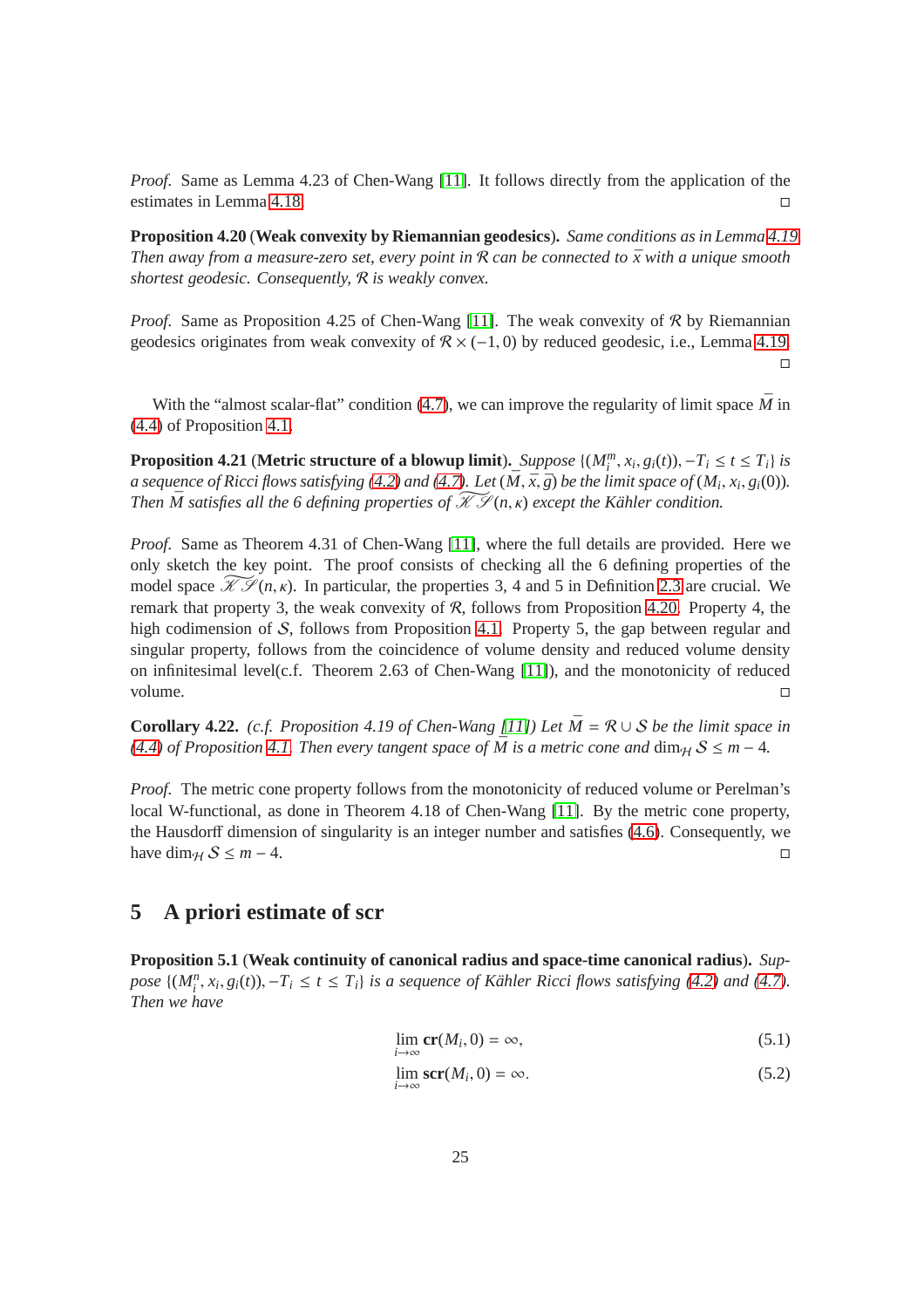*Proof.* The statement and proof of [\(5.1\)](#page-24-2) is exactly the same as that of Theorem 4.39 of Chen-Wang [\[11\]](#page-28-0). The key is to use the a priori estimate in the model space  $\widetilde{\mathcal{H}}(n, \kappa)$  and the Cheeger-Gromov convergence to improve the originally assumed estimates for each  $M_i$ . Note that each  $M_i^n$ is a Kähler manifold of complex dimension  $n$ , we know from Proposition [4.21](#page-24-3) that the limit space  $\overline{M}$  must locate in the model space  $\widetilde{\mathcal{KS}}(n, \kappa)$ .

Applying the same idea, we prove [\(5.2\)](#page-24-0). Suppose [\(5.2\)](#page-24-0) fails, then by taking subsequence if necessary, we can find  $x_i \in M_i$  such that

$$
\lim_{i \to \infty} \mathbf{scr}(M_i, 0) < 0.5D < \infty
$$

for some  $D > 1$ . Since each  $M_i \times [-T_i, T_i]$  is a compact space-time, we can find  $x_i \in M_i$  such that  $\mathbf{scr}(x_i, 0) \leq \mathbf{scr}(M_i, 0) + 1$ . It follows that

$$
\lim_{i \to \infty} \mathbf{scr}(x_i, 0) < D < \infty. \tag{5.3}
$$

Note that  $\mathbf{cr}(x_i, 0) \geq \mathbf{cr}(M_i, 0)$ , which is very large by [\(5.1\)](#page-24-2). This means for some  $r_i \in (0, D]$ satisfying  $\omega_m^{-1} r_i^{-m} |B(x_i, r_i)|_{g_i(0)} \geq 1 - \delta_0$ , we do not have [\(2.2\)](#page-7-1). In other words, we can find  $y_i \in$ *B*<sub>*gi*</sub>(0)(*x<sub>i</sub>*, *r<sub>i</sub>*) and *t*<sub>*i*</sub> ∈ [- $\frac{1}{4}$  $\frac{1}{4}c_a^2r_i^2, \frac{1}{4}$  $\frac{1}{4}c_a^2r_i^2$ ] such that

$$
|Rm|(y_i, t_i) > 4c_a^{-2}r_i^{-2}.
$$

Let  $\tilde{g}_i(t) = r_i^{-2} g_i(r_i^2 t)$ . We have a sequence of Ricci flows  $\{(M_i^n, x_i, \tilde{g}_i(t)), -r_i^{-2} T_i \le t \le r_i^{-2} T_i\}$ satisfying the following properties.

- $|B_{\tilde{g}_i(0)}(x_i, 1)| \geq (1 \delta_0)\omega_m$ .
- For some  $y_i \in B_{\tilde{g}_i(0)}(x_i, 1)$  and  $s_i \in [-\frac{1}{4}]$  $\frac{1}{4}c_a^2, \frac{1}{4}$  $\frac{1}{4}c_a^2$ , we have

<span id="page-25-0"></span>
$$
|\widetilde{Rm}|(y_i, s_i) > 4c_a^{-2}.\tag{5.4}
$$

Note that  $x_i$  are uniformly regular, with respect to the metric  $\tilde{g}_i(0)$ . By Proposition [4.21](#page-24-3) and the convergence of Kähler structure on the regular part, we have convergence

$$
(M_i, x_i, \tilde{g}_i(t)) \xrightarrow{\hat{C}^{\infty}} (\bar{M}, \bar{x}, \bar{g})
$$

for some  $\overline{M} \in \widetilde{\mathcal{KS}}(n, \kappa)$ . Moreover, we have  $|B(\overline{x}, 1)|_{\overline{g}} \ge (1 - \delta_0)\omega_{2n}$ . Let  $y_{\infty}$  be the limit point of *y<sub>i</sub>*, under the convergence with respect to  $\tilde{g}_i(0)$ ,  $s_\infty$  be the limit of  $s_i$ . We remind the readers that we may have taken subsequence again. In light of the a priori estimate in  $\widetilde{\mathcal{KS}}(n,\kappa)$  and Proposition [4.16,](#page-22-1) we obtain

$$
|\widetilde{Rm}|(y_{\infty}, s_{\infty}) = |\widetilde{Rm}|(y_{\infty}, 0) < c_a^{-2}.
$$

By smooth convergence around ( $y_{\infty}$ ,  $s_{\infty}$ ), the above inequality means that

$$
|\widetilde{Rm}|(y_i, s_i) < c_a^{-2},
$$

for large *i*. This contradicts [\(5.4\)](#page-25-0).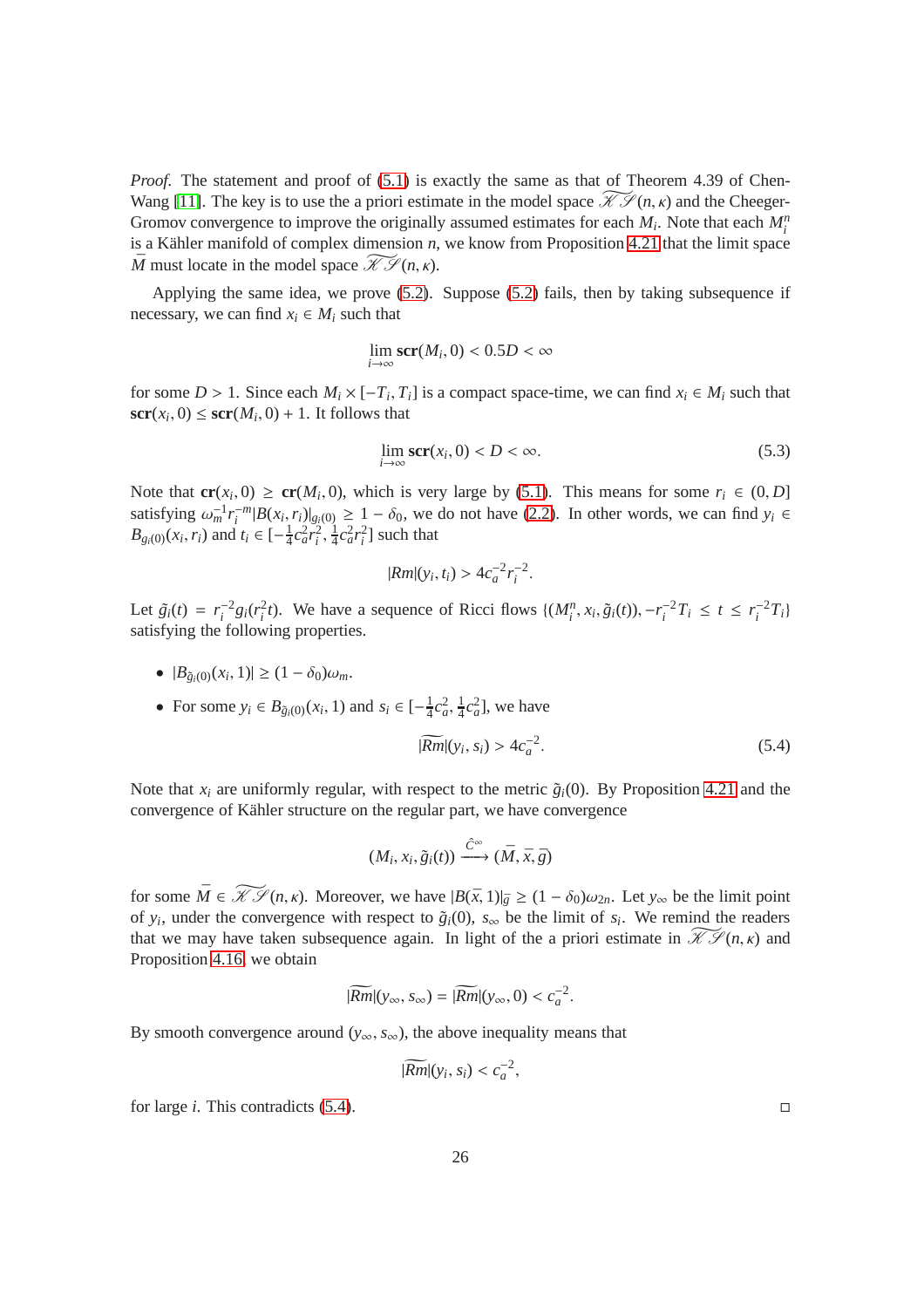**Theorem 5.2** (**Local space-time structure theorem**). *There is a small constant*  $\epsilon = \epsilon(m, \kappa)$  with *the following properties.*

*Suppose*  $M = \{(M^n, g(t)), -T \le t \le T\}$  *is an unnormalized Kähler Ricci flow solution on a closed K¨ahler manifold M. Suppose* M *is* κ*-noncollapsed on a scale r*<sup>0</sup> *satisfying*

<span id="page-26-2"></span>
$$
|R|(x,t) + \frac{2}{T} \le r_0^{-2}, \quad \forall x \in M, \quad t \in [-T, T].
$$
 (5.5)

*Then we have*  $\textbf{scr}(M, t) > \epsilon r_0$  *for each*  $t \in [-T + r_0^2, T - r_0^2]$ *.* 

*Proof.* Without loss of generality, we can assume  $r_0 = 1$ .

We argue by contradiction. If the statement was wrong, then we can find a sequence of Ricci flows  $M_i$ 's which satisfy [\(5.5\)](#page-26-2) and  $\text{scr}(M_i, t_i) = \epsilon_i \to 0$  for some  $t_i \in [-T_i + 1, T_i - 1]$ . Fix  $L > 0$ . By rearrangement of *t<sup>i</sup>* if necessary, we can assume further that

$$
\mathbf{scr}(M_i, t) \ge 0.5\epsilon_i, \quad \forall \ t \in [t_i - L\epsilon_i^2, t_i + L\epsilon_i^2] \subset (-T_i, T_i).
$$

It follows from the definition of **scr** that there is a point  $x_i \in M_i$  such that

$$
\epsilon_i \leq \rho_i = \mathbf{scr}(x_i, t_i) \leq 2\epsilon_i.
$$

Now we rescale  $g_i$  to  $\tilde{g}_i$  by setting  $\tilde{g}_i(t) = 4\rho_i^{-2} g_i(0.25\rho_i^2 t + t_i)$ . For simplicity, denote the space-time canonical radius with respect to  $\tilde{g}_i$  by  $\tilde{\textbf{scr}}$ . Then we have

$$
\widetilde{\mathbf{scr}}(x_i, 0) = 2; \n\widetilde{\mathbf{scr}}(x, t) \ge 1, \quad \forall \ x \in M_i, \ t \in [-4L, 4L].
$$

Then we let  $L \to \infty$ . By taking subsequence and reordering if necessary, we obtain a sequence of Ricci flows  $\{(M_i, \tilde{g}_i(t)), -2^i \le t \le 2^i\}$  such that

$$
\widetilde{\text{scr}}(x_i, 0) = 2; \tag{5.6}
$$

$$
\widetilde{\text{scr}}(x,t) \ge 1, \quad \forall \ x \in M_i, \ t \in [-2^i, 2^i]. \tag{5.7}
$$

Then [\(4.2\)](#page-9-0) holds for  $T_i = 2^i$ . Furthermore, [\(4.7\)](#page-10-2) is satisfied by  $\{(M_i, \tilde{g}_i(t)), -2^i \le t \le 2^i\}$ . Therefore, we can apply Proposition [5.1](#page-24-0) to obtain that

$$
\lim_{i\to\infty}\widetilde{\text{scr}}(x_i,0)=\infty,
$$

<span id="page-26-1"></span>which contradicts  $(5.6)$ .

**Remark 5.3** (**Drop of the auxiliary assumption**)**.** *Because of Theorem [5.2,](#page-26-2) all the results in Section* [4](#page-9-3) *hold for unnormalized Kähler Ricci flows without the condition*  $\text{scr} \geq 1$ *.* 

<span id="page-26-0"></span>**Remark 5.4** (**Where is the Kahler condition used ¨** )**.** *From the proof of Theorem [5.2,](#page-26-2) it is clear that lower bound of*  $\text{scr can be obtained whenever the limit space  $\overline{M}$  satisfies sharper versions of$ *the estimates in Definition [2.4.](#page-6-0) If the Ricci flow is on K¨ahler manifold, then the sharper estimates are observed and obtained from the compactness of the moduli*  $\mathscr{K}(\mathcal{F}(n, \kappa))$ *c.f. Theorem* [2.2\)](#page-5-1)*.* In *the proof of Theorem [2.2,](#page-5-1) K¨ahler condition is only used to guarantee the codimension-4 condition. Based on the work of Cheeger-Naber on the codimension-4 conjecture [\[6\]](#page-27-5), which appeared after Chen-Wang [\[11\]](#page-28-0), it is almost immediate that the K¨ahler condition in Theorem [2.2](#page-5-1) can be dropped.*

<span id="page-26-3"></span>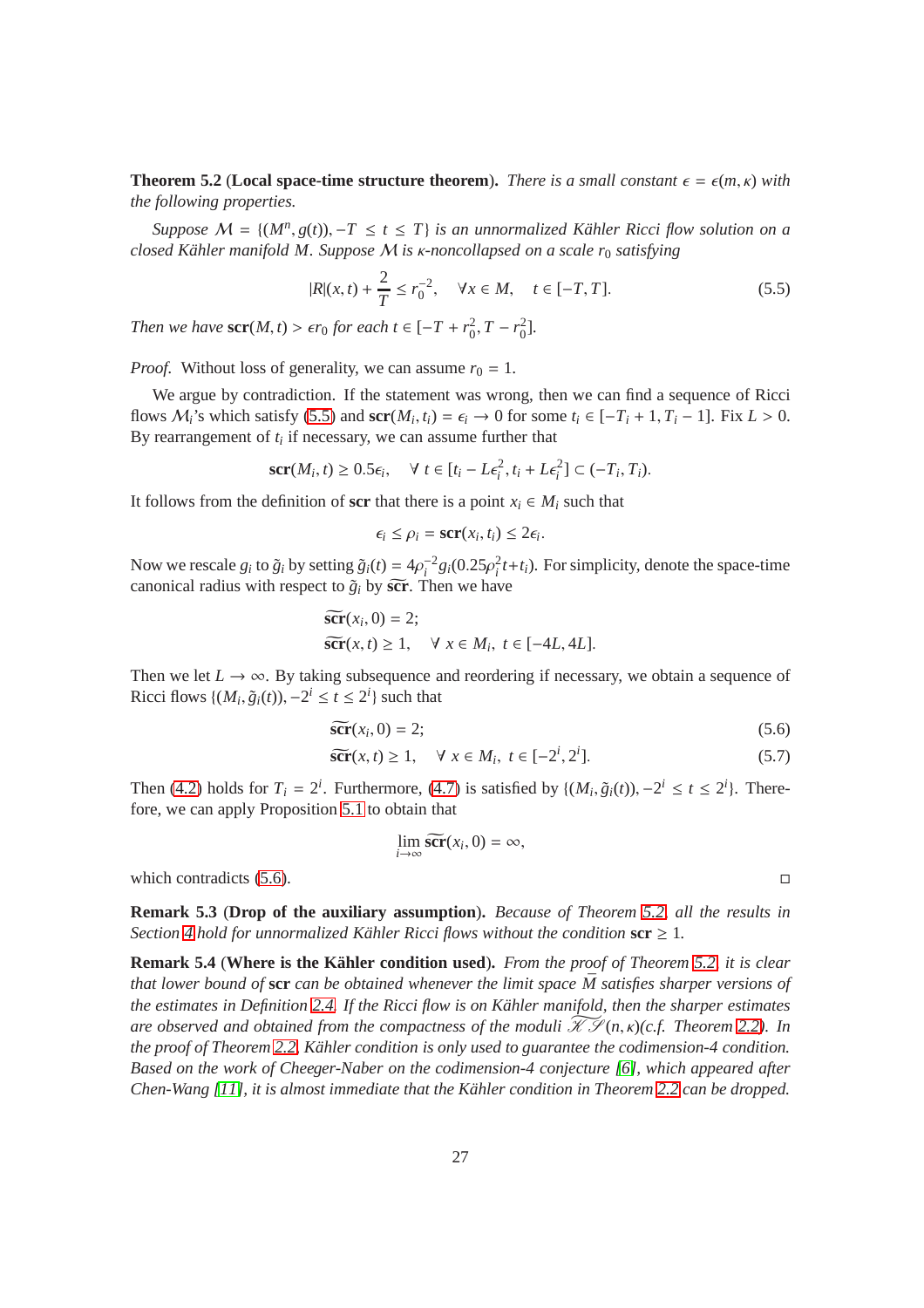## **6 Proof of the main theorem**

Now we are able to finish the proof of Theorem [1.1.](#page-0-0)

*Proof of Theorem [1.1:](#page-0-0)* By Perelman's estimate, we know that scalar curvature *R* is uniformly bounded along the flow [\(1.1\)](#page-0-2). Moreover, the flow [\(1.1\)](#page-0-2) is  $\kappa$ -noncollapsed on the scale 1, in the sense of Definition [2.9.](#page-7-2) (c.f. [\[16\]](#page-28-4)). Note that by parabolic scaling, for each large *t<sup>i</sup>* , we obtain an unnormalized Ricci flow solution  $\{(M, g_i(t))$ , −1 ≤ *t* < 1}. Clearly, the flow  $g_i$  exists on [−0.5, 0.5] and has uniformly bounded scalar curvature. Therefore, we can choose a uniform small  $r_0$  such that [\(5.5\)](#page-26-2) holds for  $T = 0.5$ . Applying Theorem [5.2,](#page-26-2) we see that  $\mathbf{scr}_{g_i}(M, 0) \ge \epsilon r_0$  uniformly. Then it follows from Proposition [4.1](#page-10-0) that  $(M, g_i(0))$  converges to  $(\hat{M}, \hat{g})$  in the Cheeger-Gromov topology, for some  $\hat{M}$  with the regular-singular decomposition  $\hat{M} = \mathcal{R} \cup \mathcal{S}$ . Moreover, dim<sub>H</sub>  $\mathcal{S} \leq 2n-4$ by Corollary [4.22.](#page-24-4) The regular part is a Kähler Ricci soliton since the  $\mu$ -functional minimizer *f<sub>i</sub>* of each  $(M, g_i(0))$  converges to a limit function  $\hat{f}$  on  $\mathcal{R}(\hat{M})$  satisfying [\(1.2\)](#page-0-0). More details can be found in Theorem 4.4 of the first paper of Chen-Wang [\[8\]](#page-27-3), whose proof applies directly here. Since  $(M, g_i(0))$  is isometric to  $(M, g(t_i))$ , we have completed the proof of Theorem [1.1.](#page-0-0)

### <span id="page-27-2"></span>**References**

- [1] M. Anderson, *Convergence and rigidity of manifolds under Ricci curvature bounds*, Invent. Math., 102(1990), pp. 429-445.
- <span id="page-27-6"></span><span id="page-27-4"></span>[2] M. Anderson, *Orbifold compactness for spaces for spaces of Riemannian metrics and applications*, Math. Ann. Vol.331(2005), No. 4, 739-778.
- <span id="page-27-7"></span>[3] R.H. Bamler, *Compactness properties of Ricci flows with bounded scalar curvature*, arXiv:1512.08527.
- <span id="page-27-8"></span>[4] R.H. Bamler and Q.S. Zhang, *Heat kernel and curvature bounds in Ricci flows with bounded scalar curvature*, arXiv:1501.01291v1-v3.
- <span id="page-27-5"></span>[5] X. Cao, R. Hamilton, *Di*ff*erential Harnack estimates for time-dependent heat equations with potentials*, Geom.Funct.Anal., 19(4):989-1000, 2009.
- [6] J. Cheeger, A. Naber, *Regularity of Einstein manifolds and the codimension 4 conjecture*, Ann. Math. (2015), 1093-1165, arXiv:1406.6534v1-v10.
- <span id="page-27-3"></span><span id="page-27-0"></span>[7] X.X. Chen, S. Sun, B. Wang, *Kähler Ricci flow, Kähler Einstein metric, and K-stability*, arXiv:1508.04397.
- [8] X.X. Chen, B. Wang, *Space of Ricci flows (I)*, Communications in Pure and Applied Math(2012), Volume 65, Issue 10, pages 1399-1457, arXiv:0902.1514.
- [9] X.X. Chen, B. Wang, *K¨ahler Ricci flow on Fano manfiolds(I)*, Journal of European Mathematical Society(2012), Volume 14, Issue 6, pp.2001-2038, arXiv:0909.2391.
- <span id="page-27-1"></span>[10] X.X. Chen, B. Wang, *On the conditions to extend Ricci flow (III)*, IMRN, vol.2012.